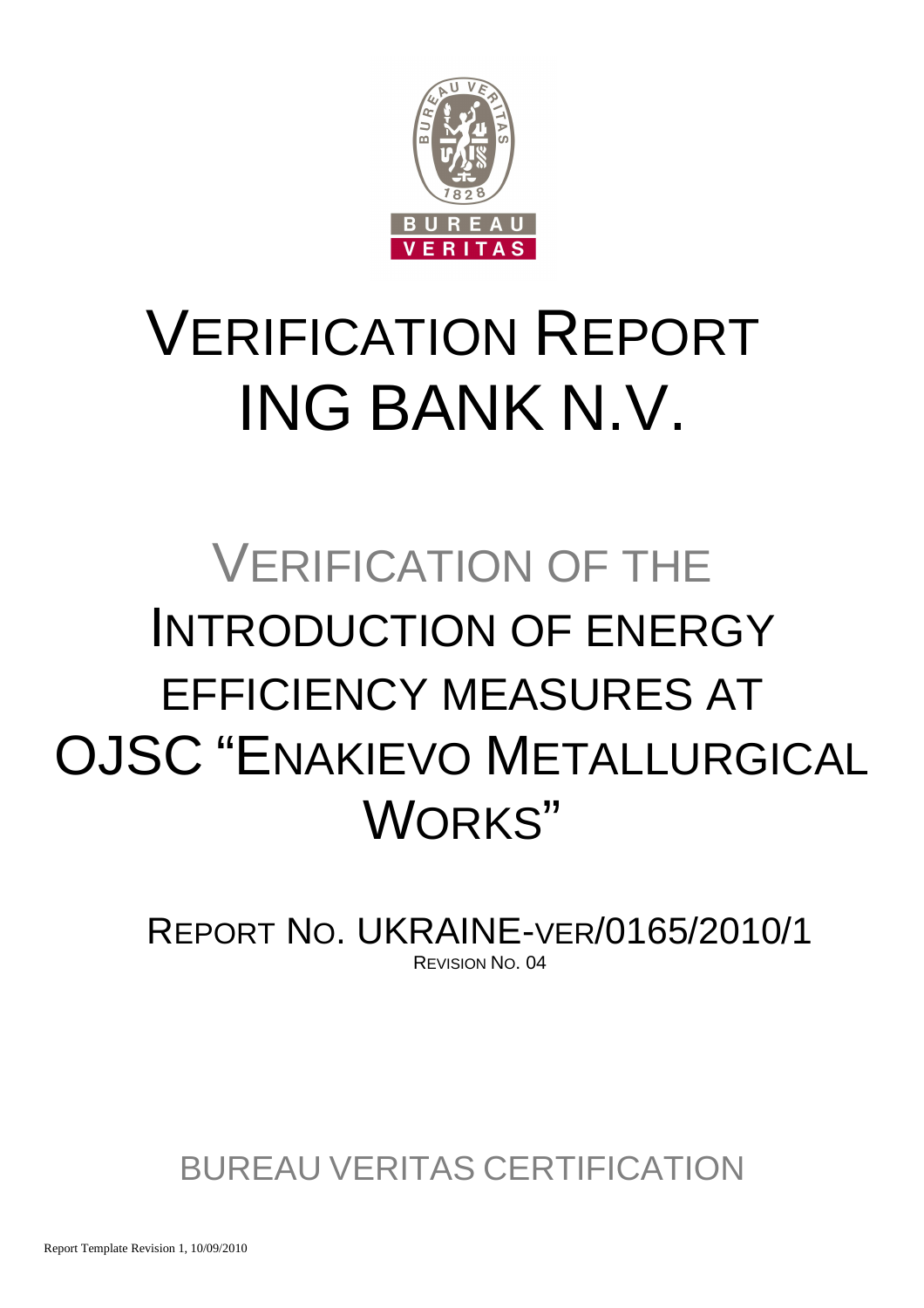

| Date of first issue:<br>15/12/2010                                                                                                                                                                                                                                                                                                                                                                                                                                                                                                                                                                                                                                                    | Organizational unit:<br><b>Bureau Veritas Certification</b><br><b>Holding SAS</b>                                                                                                                                                                                                                                                                                                                                                                                                                                                                                                                                                                                                                                                                                                                                                                                               |                                                                                          |  |  |  |  |  |
|---------------------------------------------------------------------------------------------------------------------------------------------------------------------------------------------------------------------------------------------------------------------------------------------------------------------------------------------------------------------------------------------------------------------------------------------------------------------------------------------------------------------------------------------------------------------------------------------------------------------------------------------------------------------------------------|---------------------------------------------------------------------------------------------------------------------------------------------------------------------------------------------------------------------------------------------------------------------------------------------------------------------------------------------------------------------------------------------------------------------------------------------------------------------------------------------------------------------------------------------------------------------------------------------------------------------------------------------------------------------------------------------------------------------------------------------------------------------------------------------------------------------------------------------------------------------------------|------------------------------------------------------------------------------------------|--|--|--|--|--|
| Client:<br>ING Bank N.V.                                                                                                                                                                                                                                                                                                                                                                                                                                                                                                                                                                                                                                                              | Client ref.:<br>Peter van Eijndhoven                                                                                                                                                                                                                                                                                                                                                                                                                                                                                                                                                                                                                                                                                                                                                                                                                                            |                                                                                          |  |  |  |  |  |
| Summary:<br>Bureau Veritas Certification has made the initial and 1 <sup>st</sup> periodic verification of the "Introduction of energy<br>efficiency measures at OJSC "Enakievo Metallurgical Works", project of ING Bank N.V. located in the town of<br>Yenakiyeve, Donetsk region, Ukraine, and applying the JI specific approach, on the basis of UNFCCC criteria<br>for the JI, as well as criteria given to provide for consistent project operations, monitoring and reporting.<br>UNFCCC criteria refer to Article 6 of the Kyoto Protocol, the JI rules and modalities and the subsequent<br>decisions by the JI Supervisory Committee, as well as the host country criteria. |                                                                                                                                                                                                                                                                                                                                                                                                                                                                                                                                                                                                                                                                                                                                                                                                                                                                                 |                                                                                          |  |  |  |  |  |
| The verification scope is defined as a periodic independent review and ex post determination by the Accredited<br>Entity of the monitored reductions in GHG emissions during defined verification period, and consisted of the<br>following three phases: i) desk review of the project design and the baseline and monitoring plan; ii) follow-up<br>interviews with project stakeholders; iii) resolution of outstanding issues and the issuance of the final<br>verification report and opinion. The overall verification, from Contract Review to Verification Report & Opinion,<br>was conducted using Bureau Veritas Certification internal procedures.                         |                                                                                                                                                                                                                                                                                                                                                                                                                                                                                                                                                                                                                                                                                                                                                                                                                                                                                 |                                                                                          |  |  |  |  |  |
| The first output of the verification process is a list of Clarification, Corrective Actions Requests, Forward<br>Actions Requests (CR, CAR and FAR), presented in Appendix A.                                                                                                                                                                                                                                                                                                                                                                                                                                                                                                         |                                                                                                                                                                                                                                                                                                                                                                                                                                                                                                                                                                                                                                                                                                                                                                                                                                                                                 |                                                                                          |  |  |  |  |  |
| CO2 equivalents).                                                                                                                                                                                                                                                                                                                                                                                                                                                                                                                                                                                                                                                                     | In summary, Bureau Veritas Certification confirms that the project is implemented as per determined changes.<br>Installed equipment being essential for generating emission reduction runs reliably and is calibrated<br>appropriately. The monitoring system is in place and the project is generating GHG emission reductions. The<br>GHG emission reduction is calculated without material misstatements, and the ERUs issued totalize 901320<br>tons of CO2eq for the monitoring period from 01/01/2008 to 30/06/2010 (by years: 01/01/2008-31/12/2008: 360<br>460 t CO2 equivalents, 01/01/2009-31/12/2009: 291 618 t CO2 equivalents, 01/01/2010-30/06/2010: 249 242 t<br>Our opinion relates to the project's GHG emissions and resulting GHG emission reductions reported and<br>related to the approved project baseline and monitoring, and its associated documents. |                                                                                          |  |  |  |  |  |
| Report No.:<br>Subject Group:<br>UKRAINE-ver/0165/2010<br>JI                                                                                                                                                                                                                                                                                                                                                                                                                                                                                                                                                                                                                          |                                                                                                                                                                                                                                                                                                                                                                                                                                                                                                                                                                                                                                                                                                                                                                                                                                                                                 |                                                                                          |  |  |  |  |  |
| Project title:<br>"Introduction of energy efficiency measures<br>at OJSC "Enakievo Metallurgical Works"                                                                                                                                                                                                                                                                                                                                                                                                                                                                                                                                                                               |                                                                                                                                                                                                                                                                                                                                                                                                                                                                                                                                                                                                                                                                                                                                                                                                                                                                                 |                                                                                          |  |  |  |  |  |
| Work carried out by:<br>Oleg Skoblyk - Team Leader, Lead Verifier<br>Kateryna Zinevych – Team Member, Verifier                                                                                                                                                                                                                                                                                                                                                                                                                                                                                                                                                                        |                                                                                                                                                                                                                                                                                                                                                                                                                                                                                                                                                                                                                                                                                                                                                                                                                                                                                 |                                                                                          |  |  |  |  |  |
| Work reviewed by:<br>Ivan Sokolov - Internal technical reviewer                                                                                                                                                                                                                                                                                                                                                                                                                                                                                                                                                                                                                       | $\boxtimes$                                                                                                                                                                                                                                                                                                                                                                                                                                                                                                                                                                                                                                                                                                                                                                                                                                                                     | No distribution without permission from the<br>Client or responsible organizational unit |  |  |  |  |  |
| Work approved by:<br>Flavio Gomes - Operational manager                                                                                                                                                                                                                                                                                                                                                                                                                                                                                                                                                                                                                               |                                                                                                                                                                                                                                                                                                                                                                                                                                                                                                                                                                                                                                                                                                                                                                                                                                                                                 | Limited distribution                                                                     |  |  |  |  |  |
| Date of this revision:<br>Rev. No.:<br>11/02/2011<br>04<br>31                                                                                                                                                                                                                                                                                                                                                                                                                                                                                                                                                                                                                         | Number of pages:                                                                                                                                                                                                                                                                                                                                                                                                                                                                                                                                                                                                                                                                                                                                                                                                                                                                | Unrestricted distribution                                                                |  |  |  |  |  |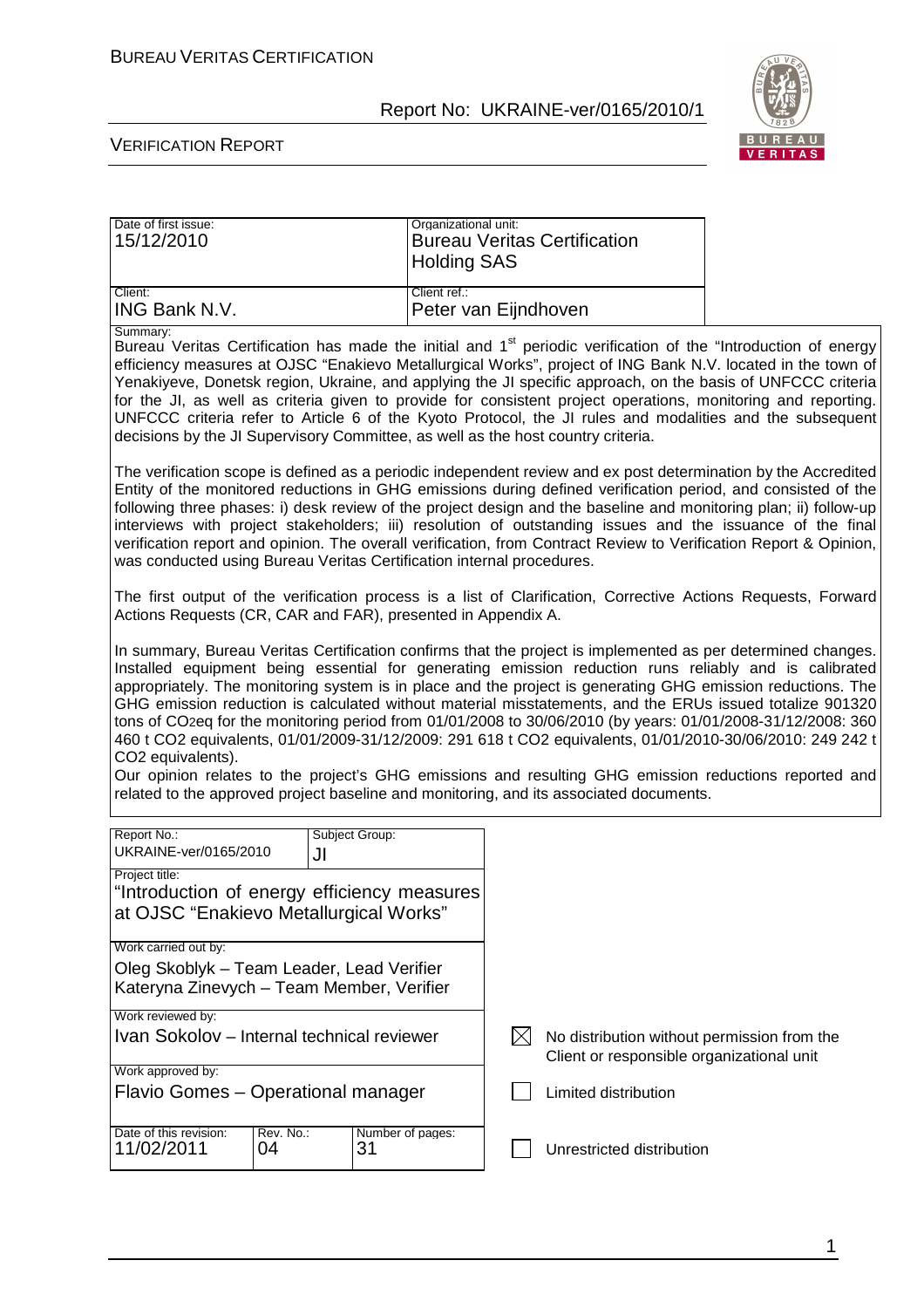

VERIFICATION REPORT

#### **Abbreviations**

| <b>CAR</b>      | <b>Corrective Action Request</b>                       |
|-----------------|--------------------------------------------------------|
| JI              | Joint Implementation                                   |
| ERU             | <b>Emission Reduction Unit</b>                         |
| CL              | <b>Clarification Request</b>                           |
| CO <sub>2</sub> | <b>Carbon Dioxide</b>                                  |
| IE              | <b>Independent Entity</b>                              |
| <b>GHG</b>      | Green House Gas(es)                                    |
| $\mathbf{I}$    | Interview                                              |
| <b>IETA</b>     | International Emissions Trading Association            |
| MoV             | <b>Means of Verification</b>                           |
| <b>NGO</b>      | Non Government Organization                            |
| <b>PCF</b>      | Prototype Carbon Fund                                  |
| <b>PDD</b>      | <b>Project Design Document</b>                         |
| <b>UNFCCC</b>   | United Nations Framework Convention for Climate Change |
|                 |                                                        |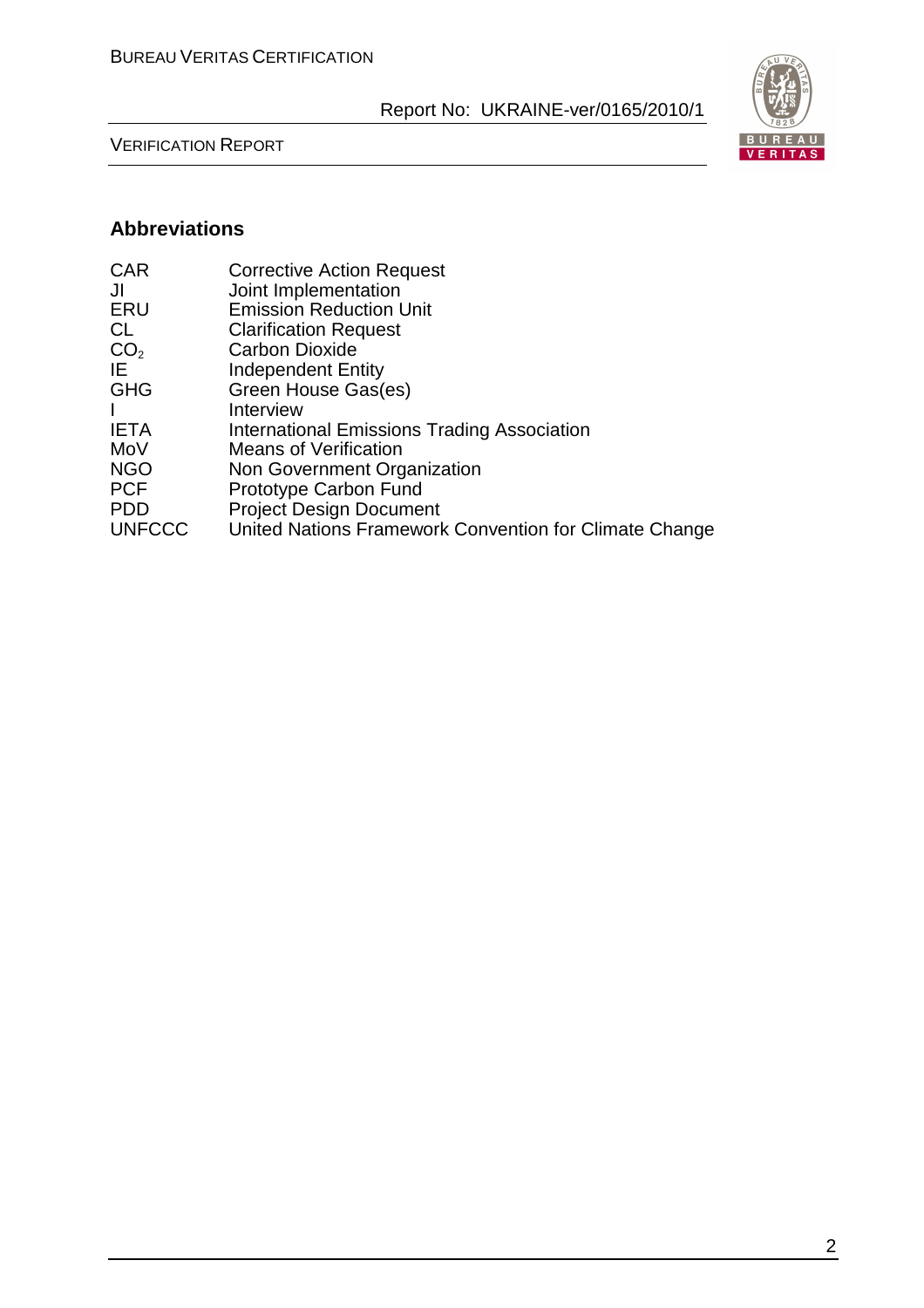

VERIFICATION REPORT

## **Table of Contents Page 2014** 1 INTRODUCTION ................................................................................................... 4 1.1 Objective 4 1.2 Scope 4 1.3 Verification Team 5 2 METHODOLOGY .................................................................................................. 5 2.1 Review of Documents 5 2.2 Follow-up Interviews 6 2.3 Resolution of Clarification, Corrective and Forward Action Requests 6 3 VERIFICATION CONCLUSIONS ................................................................... 7 3.1 Project approval by Parties involved (90-91) 7 3.2 Project implementation (92-93) 8 3.3 Compliance of the monitoring plan with the monitoring methodology (94-98) 8 3.4 Revision of monitoring plan (99-100) 9 3.5 Data management (101) 9 3.6 Verification regarding programmes of activities (102-110) 9 4 VERIFICATION OPINION ................................................................................. 9 5 REFERENCES ..................................................................................................... 11 APPENDIX A: COMPANY PROJECT VERIFICATION PROTOCOL 20

#### 3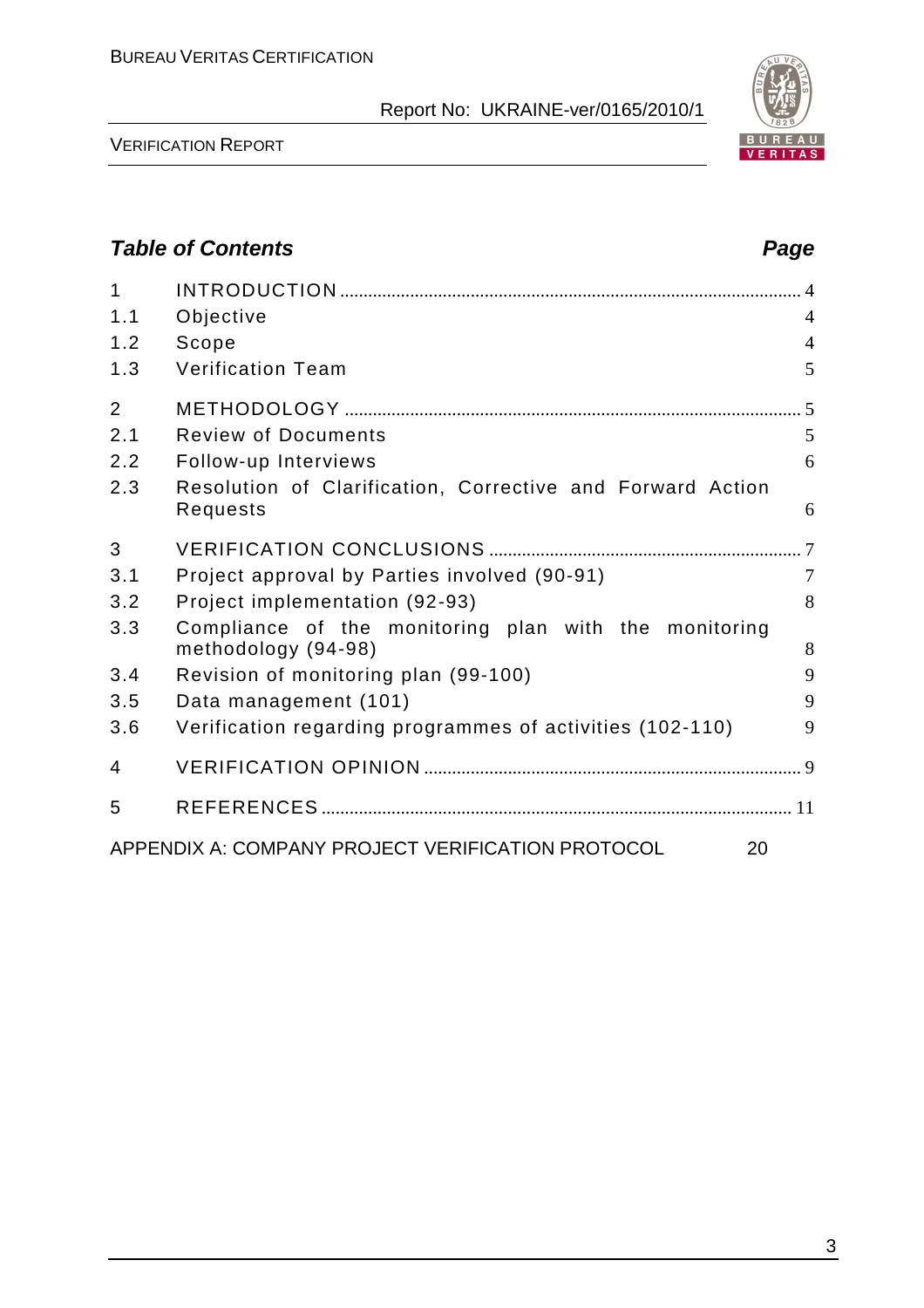

VERIFICATION REPORT

## **1 INTRODUCTION**

ING Bank N.V. has commissioned Bureau Veritas Certification to verify the emissions reductions of its JI project "Introduction of energy efficiency measures at OJSC "Enakievo Metallurgical Works" (hereafter called "the project") at the town of Yenakiyeve, Donetsk region, Ukraine.

This report summarizes the findings of the verification of the project, performed on the basis of UNFCCC criteria, as well as criteria given to provide for consistent project operations, monitoring and reporting.

## **1.1 Objective**

Verification is the periodic independent review and ex post determination by the Accredited Independent Entity of the monitored reductions in GHG emissions during defined verification period.

The objective of verification can be divided in Initial Verification and Periodic Verification.

Initial Verification: The objective of an initial verification is to verify that the project is implemented as planned, to confirm that the monitoring system is in place and fully functional, and to assure that the project will generate verifiable emission reductions. A separate initial verification prior to the project entering into regular operations is not a mandatory requirement.

Periodic Verification: The objective of the periodic verification is to verify that actual monitoring systems and procedures are in compliance with the monitoring systems and procedures described in the monitoring plan; furthermore the periodic verification evaluates the GHG emission reduction data and express a conclusion with a high, but not absolute, level of assurance about whether the reported GHG emission reduction data is free of material misstatements; and verifies that the reported GHG emission data is sufficiently supported by evidence, i.e. monitoring records. If no prior initial verification has been carried out, the objective of the first periodic verification also includes the objectives of the initial verification.

UNFCCC criteria refer to Article 6 of the Kyoto Protocol, the JI rules and modalities and the subsequent decisions by the JI Supervisory Committee, as well as the host country criteria.

## **1.2 Scope**

The verification scope is defined as an independent and objective review of the project design document, the project's baseline study and monitoring plan and other relevant documents. The information in these documents is reviewed against host country criteria.

The verification is not meant to provide any consulting towards the Client. However, stated requests for clarifications and/or corrective actions may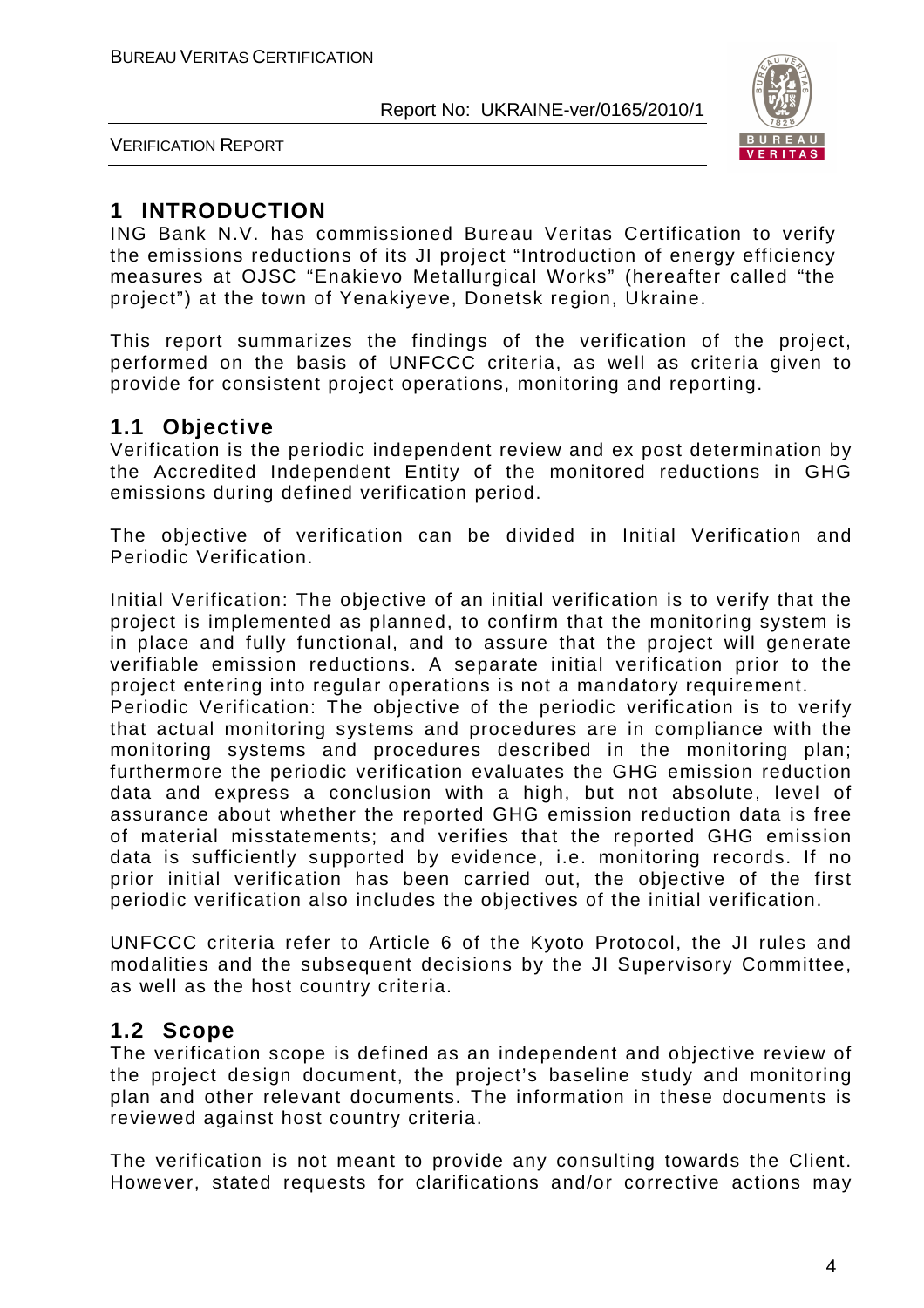

VERIFICATION REPORT

provide input for improvement of the project monitoring towards reductions in the GHG emissions.

#### **1.3 Verification Team**

The verification team consists of the following personnel:

Oleg Skoblyk

Bureau Veritas Certification Team Leader, Climate Change Verifier

Kateryna Zinevych

Bureau Veritas Certification Climate Change Verifier

This verification report was reviewed by:

Ivan Sokolov Bureau Veritas Certification, Internal Technical Reviewer

#### **2 METHODOLOGY**

The overall verification, from Contract Review to Verification Report & Opinion, was conducted using Bureau Veritas Certification internal procedures.

In order to ensure transparency, a verification protocol was customized for the project, according to the version 01 of the Joint Implementation Determination and Verification Manual, issued by the Joint Implementation Supervisory Committee at its 19 meeting on 04/12/2009. The protocol shows, in a transparent manner, criteria (requirements), means of verification and the results from verifying the identified criteria. The verification protocol serves the following purposes:

- It organizes, details and clarifies the requirements a JI project is expected to meet;
- It ensures a transparent verification process where the verifier will document how a particular requirement has been verified and the result of the verification.

The completed determination protocol is enclosed in Appendix A to this report.

#### **2.1 Review of Documents**

The Monitoring Report (MR) submitted by GreenStream and additional background documents related to the project design and baseline, i.e. country Law, Project Design Document (PDD), Approved CDM methodology (if applicable) and/or Guidance on criteria for baseline setting and monitoring, Host party criteria, Kyoto Protocol, Clarifications on Verification Requirements to be Checked by an Accredited Independent Entity were reviewed.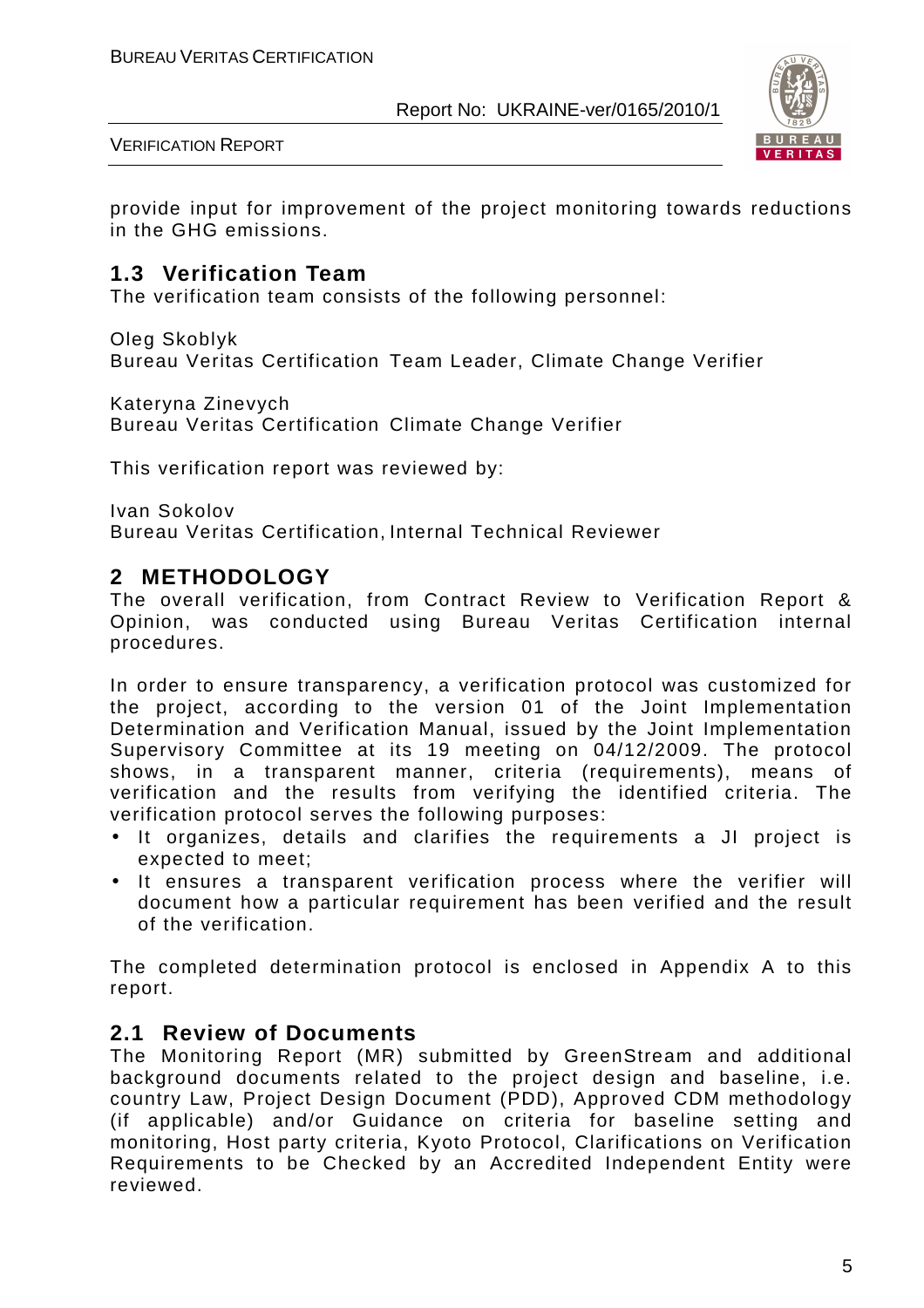

VERIFICATION REPORT

The verification findings presented in this report relate to the Monitoring Report version(s) 03 dated 30.11.2010 and project as described in the determined PDD.

During the process of project review the monitoring report was updated to the version 04 dated  $21^{st}$  of January 2011, which resulted in change of the Verification Report revision to the revision 02 dated 21<sup>st</sup> of January 2011. The next revision 03 dated  $27<sup>th</sup>$  of January 2011 was caused by the addition of information considering receiving LoAs. After Internal Technical Review last revision of the Verification was issued as of 04 dated 11<sup>th</sup> February 2011.

#### **2.2 Follow-up Interviews**

On 13/10/2010 Bureau Veritas Certification performed on-site interviews with project stakeholders to confirm selected information and to resolve issues identified in the document review. Representatives of Greenstream, "EMW" were interviewed (see References). The main topics of the interviews are summarized in Table 1.

| Interviewed organization | <b>Interview topics</b>                       |
|--------------------------|-----------------------------------------------|
| l "EMW"                  | Organizational structure.                     |
|                          | Responsibilities and authorities.             |
|                          | Training of personnel.                        |
|                          | Quality management procedures and technology. |
|                          | Implementation of equipment (records).        |
|                          | Metering equipment control.                   |
|                          | Metering record keeping system, database.     |
|                          | Social impacts.                               |
|                          | Environmental impacts.                        |
| Consultant:              | Baseline methodology.                         |
| GreenStream              | Monitoring plan.                              |
|                          | Monitoring report.                            |
|                          | Deviations from PDD.                          |

#### **Table 1 Interview topics**

## **2.3 Resolution of Clarification, Corrective and Forward Action Requests**

The objective of this phase of the verification is to raise the requests for corrective actions and clarification and any other outstanding issues that needed to be clarified for Bureau Veritas Certification positive conclusion on the GHG emission reduction calculation.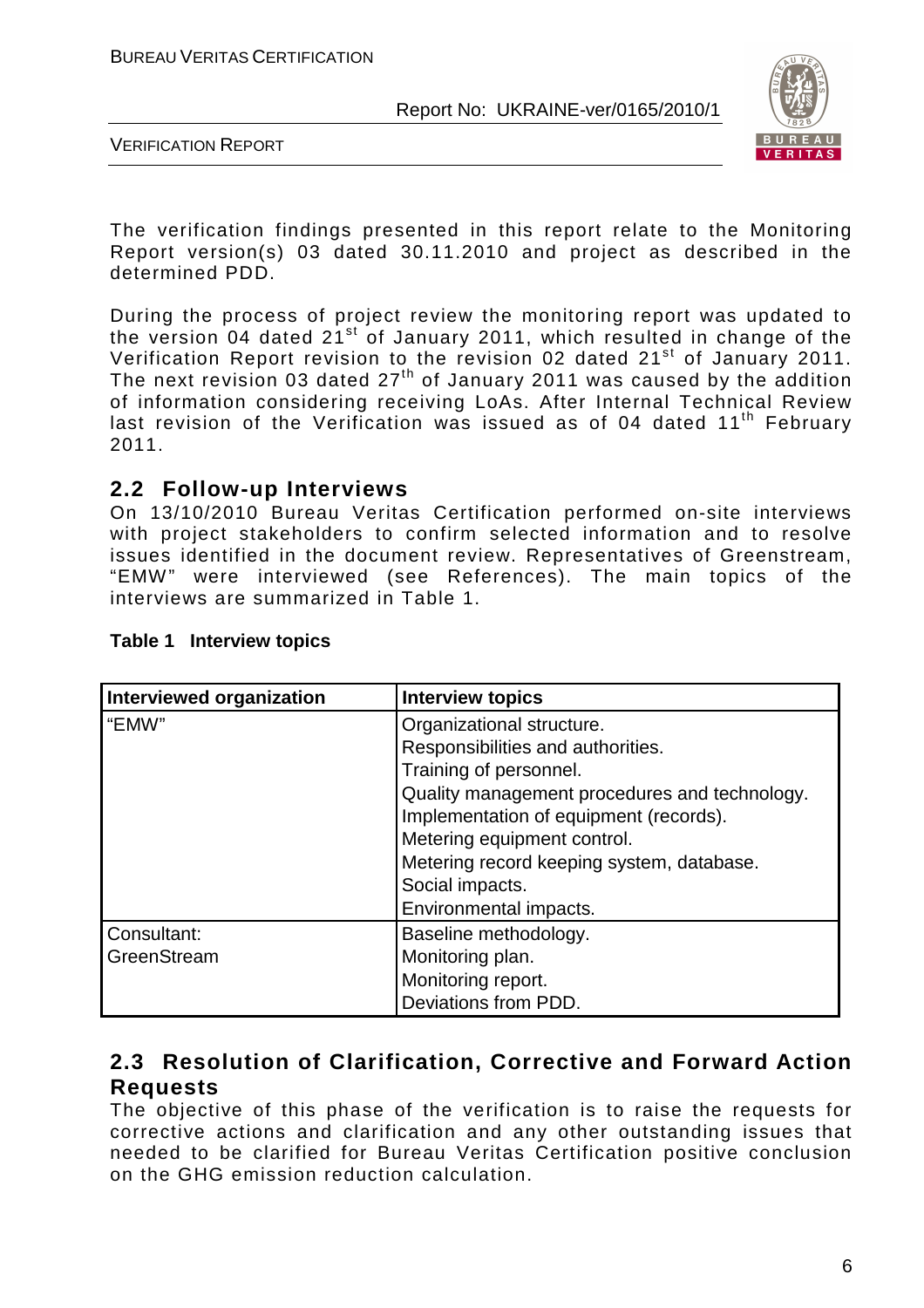

VERIFICATION REPORT

If the Verification Team, in assessing the monitoring report and supporting documents, identifies issues that need to be corrected, clarified or improved with regard to the monitoring requirements, it should raise these issues and inform the project participants of these issues in the form of:

(a) Corrective action request (CAR), requesting the project participants to correct a mistake that is not in accordance with the monitoring plan;

(b) Clarification request (CL), requesting the project participants to provide additional information for the AIE to assess compliance with the monitoring plan;

(c) Forward action request (FAR), informing the project participants of an issue, relating to the monitoring that needs to be reviewed during the next verification period.

To guarantee the transparency of the verification process, the concerns raised are documented in more detail in the verification protocol in Appendix A.

#### **3 VERIFICATION CONCLUSIONS**

In the following sections, the conclusions of the verification are stated.

The findings from the desk review of the original monitoring documents and the findings from interviews during the follow up visit are described in the Verification Protocol in Appendix A.

The Clarification, Corrective and Forward Action Requests are stated, where applicable, in the following sections and are further documented in the Verification Protocol in Appendix A. The verification of the Project resulted in 7 Corrective Action Requests, 3 Clarification Requests.

The number between brackets at the end of each section corresponds to the DVM paragraph.

## **3.1 Project approval by Parties involved (90-91)**

Written project approval by Ukraine and the Netherlands has been issued by the DFP of that Party when submitting the first verification report to the secretariat for publication in accordance with paragraph 38 of the JI guidelines, at the latest.(see References)

The abovementioned written approval is unconditional.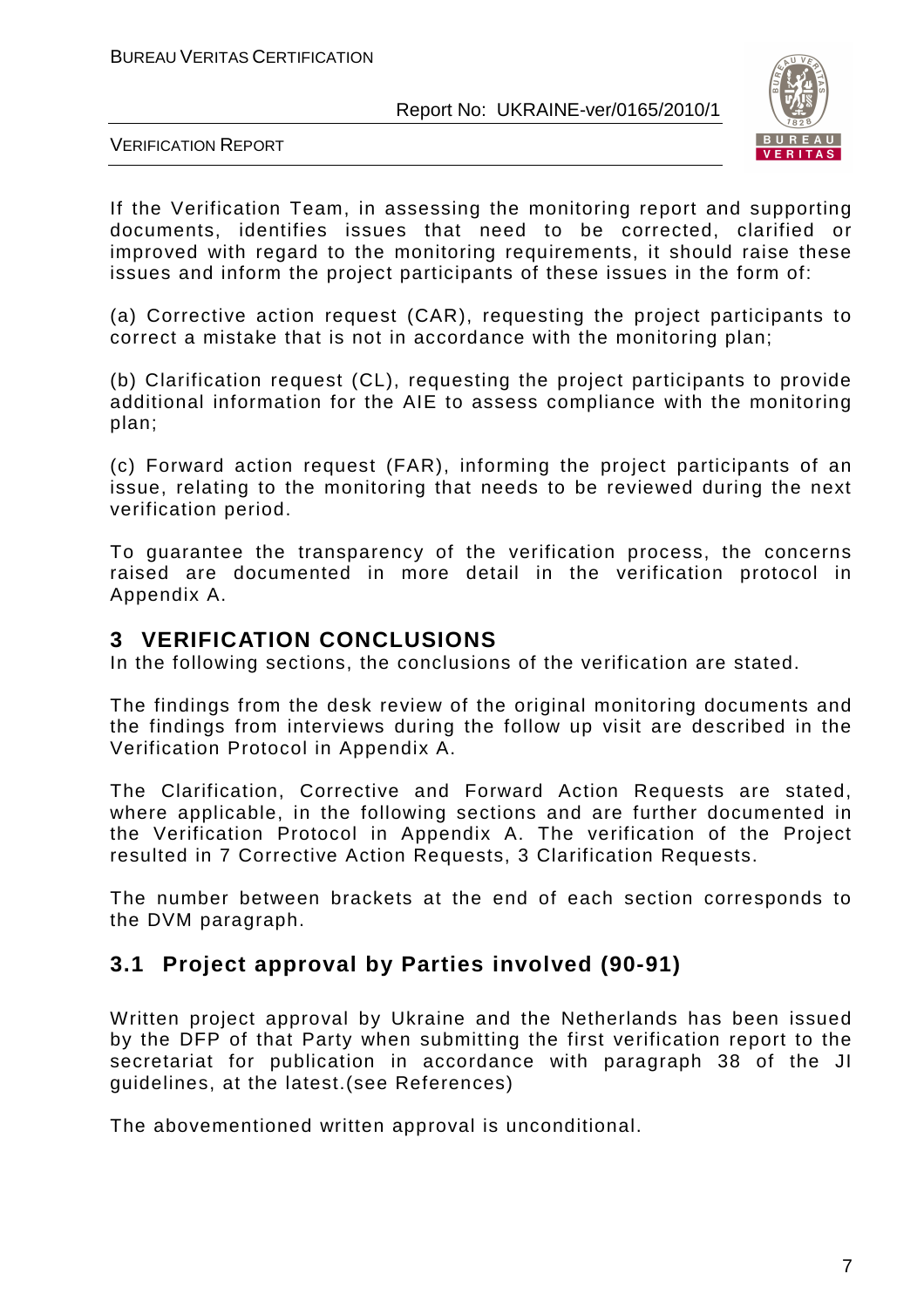

VERIFICATION REPORT

## **3.2 Project implementation (92-93)**

The implementation status of the project is reflecting that project was not completely operational for the monitoring period. There were no new measures implemented during reporting period in accordance to registered PDD version 2.21. The blast furnace #5 was implemented in 2007 in accordance to registered PDD version 2.21. Linde oxygen unit was commissioned in December 2006. Corresponding acts of acceptance for Linde oxygen unit and order of commissioning blast furnace #5 are attached separately.

All coke consumed by Enakievo Metallurgical Works during the monitoring period was produced in Ukraine (no imported coke is consumed during the monitoring period), which is evidenced by the relevant plant certificate and relevant expert opinion.

The starting date of operation is 01/01/2006.

There is a difference between emission reduction units in the registered PDD and monitoring report which is based on difference of actual data of natural gas net calorific value for 2008 and 2009.

The difference between emission reduction units in the registered PDD and monitoring report in 2010 is based on return of EMW to optimal operating conditions of iron production and it is lead to improvement of effective energy consumption per ton of iron produced.

#### **3.3 Compliance of the monitoring plan with the monitoring methodology (94-98)**

The monitoring occurred in accordance with the monitoring plan included in the PDD regarding which the determination has been deemed final and is so listed on the UNFCCC JI website.

For calculating the emission reductions or enhancements of net removals, key factors, such as (fuel availability, international steel market situation etc.), influencing the baseline emissions or net removals and the activity level of the project and the emissions or removals as well as risks associated with the project were taken into account, as appropriate.

Data sources used for calculating emission reductions or enhancements of net removals, such as (plant log-books, plant records and data base) are clearly identified, reliable and transparent.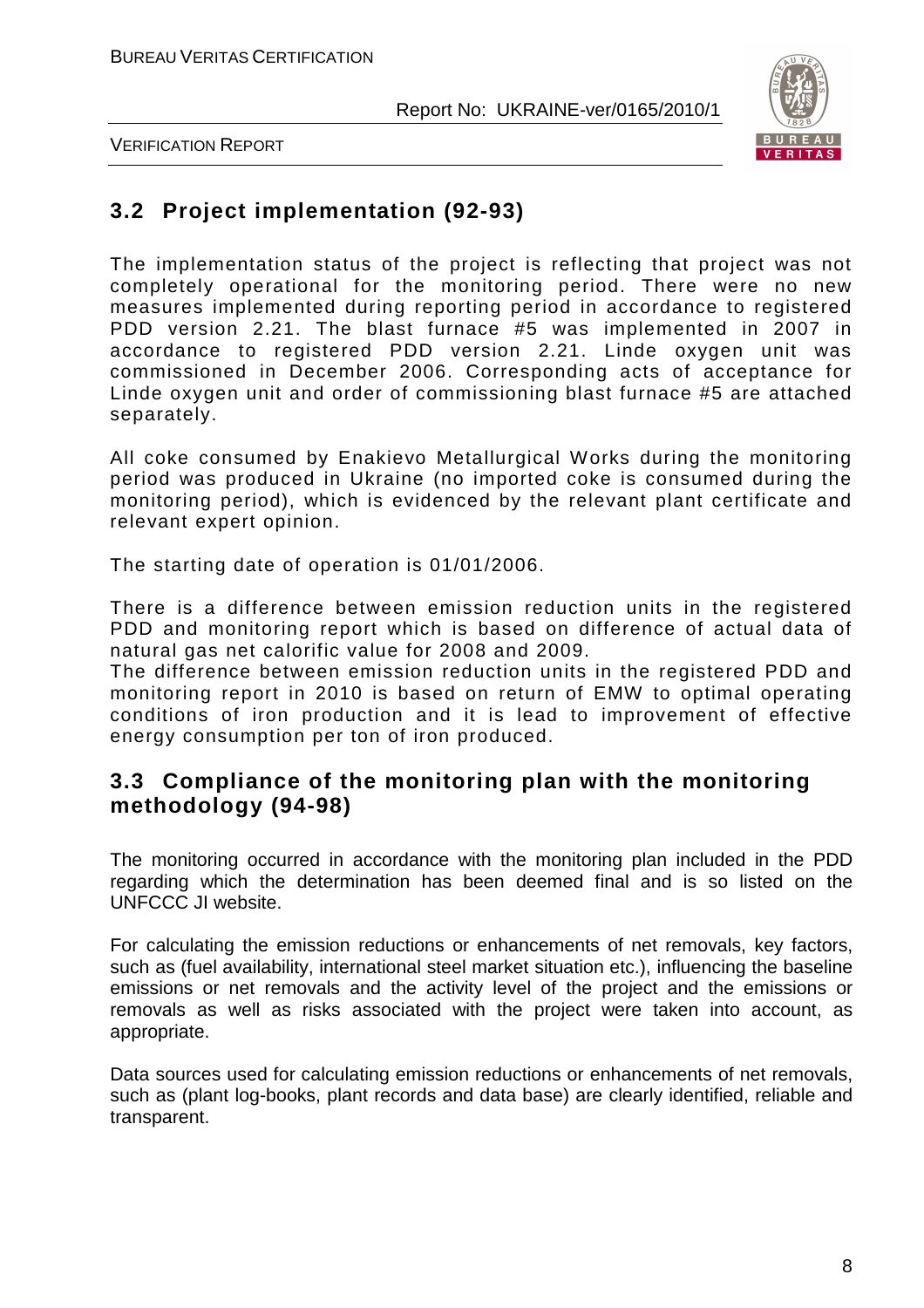

VERIFICATION REPORT

Emission factors (Emission factor for natural gas, Emission factor for coal, Emission factor during coke production) including default emission factors, are selected by carefully balancing accuracy and reasonableness, and appropriately justified of the choice.

The calculation of emission reductions or enhancements of net removals is based on conservative assumptions and the most plausible scenarios in a transparent manner.

## **3.4 Revision of monitoring plan (99-100)**

Not applicable.

## **3.5 Data management (101)**

The data and their sources, provided in monitoring report, are clearly identified, reliable and transparent.

The implementation of data collection procedures is in accordance with the monitoring plan, including the quality control and quality assurance procedures. These procedures are mentioned in the section "References" of this report. (see "References")

The function of the monitoring equipment, including its calibration status, is in order.

The evidence and records used for the monitoring are maintained in a traceable manner.

The data collection and management system for the project is in accordance with the monitoring plan. The data collected for the purposes of monitoring is stored in electronic and/or paper formats. All measurements perform by calibrated measurement equipment in accordance with the relevant industrial standards.

## **3.6 Verification regarding programmes of activities (102-110)**

Not applicable.

## **4 VERIFICATION OPINION**

Bureau Veritas Certification has performed initial and 1<sup>st</sup> periodic verification of the "Introduction of energy efficiency measures at OJSC "Enakievo Metallurgical Works", project of ING Bank N.V. located in the town of Yenakiyeve, Donetsk region, Ukraine, and applying the JI specific approach. The verification was performed on the basis of UNFCCC criteria and host country criteria and also on the criteria given to provide for consistent project operations, monitoring and reporting.

The verification consisted of the following three phases: i) desk review of the project design and the baseline and monitoring plan; ii) follow-up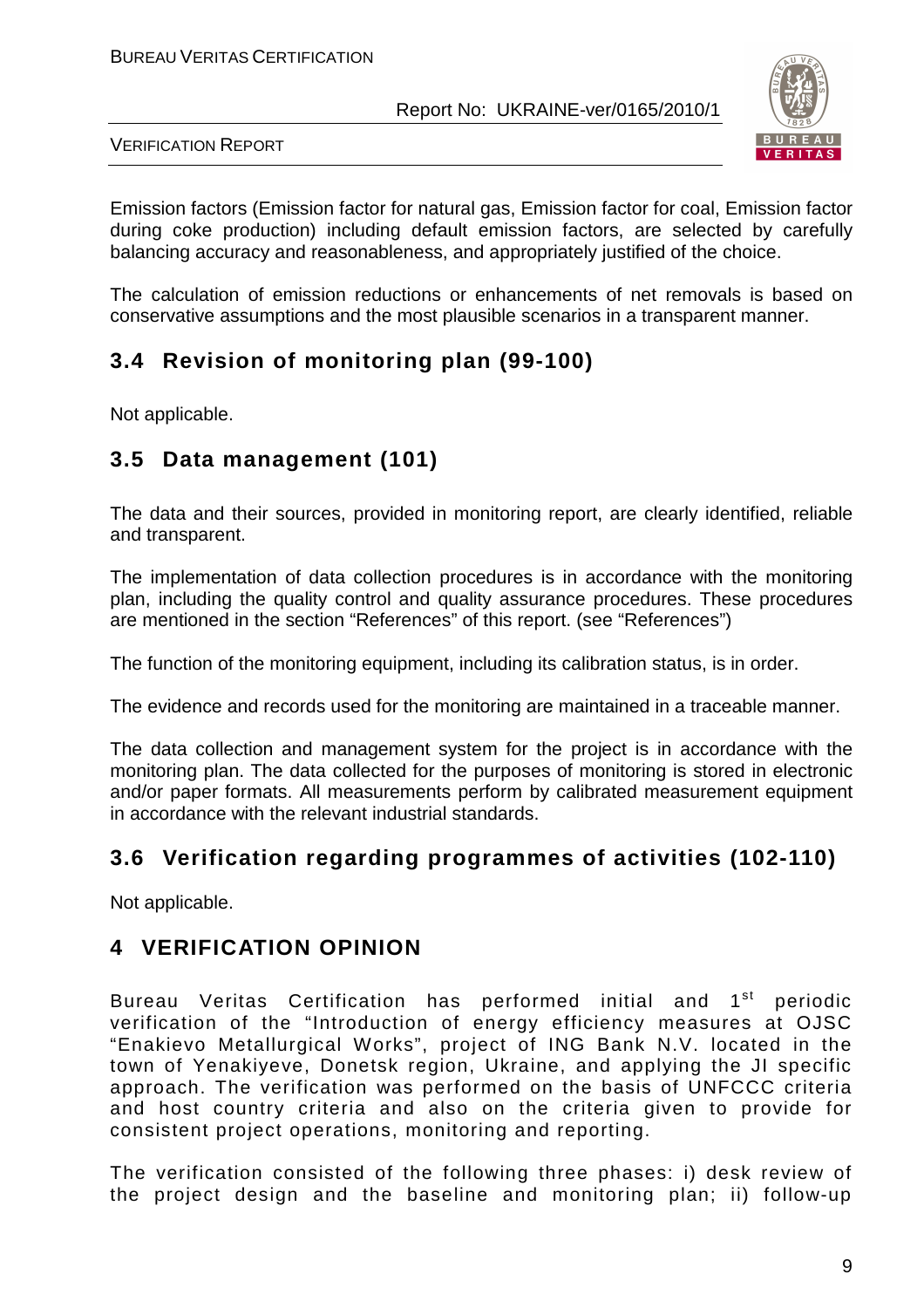

VERIFICATION REPORT

interviews with project stakeholders; iii) resolution of outstanding issues and the issuance of the final verification report and opinion.

The management of "EMW" is responsible for the preparation of the GHG emissions data and the reported GHG emissions reductions of the project on the basis set out within the project Monitoring and Verification Plan indicated in the final PDD version 2.21. The development and maintenance of records and reporting procedures in accordance with that plan, including the calculation and determination of GHG emission reductions from the project, is the responsibility of the management of the project.

Bureau Veritas Certification verified the Project Monitoring Report version 04 for the reporting period as indicated below. Bureau Veritas Certification confirms that the project is implemented as planned and described in approved project design documents. Installed equipment being essential for generating emission reduction runs reliably and is calibrated appropriately. The monitoring system is in place and the project is generating GHG emission reductions.

Bureau Veritas Certification can confirm that the GHG emission reduction is calculated without material misstatements. Our opinion relates to the project's GHG emissions and resulting GHG emissions reductions reported and related to the approved project baseline and monitoring, and its associated documents. Based on the information we have seen and evaluated, we confirm the following statement:

Reporting period: From 01/01/2008 to 30/06/2010

Baseline emissions : 12638174 t CO<sub>2</sub> equivalents.

Project emissions : 11736854 t CO<sub>2</sub> equivalents.

Emission Reductions (01/01/2008-30/06/2010): 901320 t CO2 equivalents. By years:

Emission Reductions (01/01/2008-31/12/2008):360 460 t CO2 equivalents. Emission Reductions (01/01/2009-31/12/2009): 291 618 t CO2 equivalents. Emission Reductions (01/01/2010-30/06/2010): 249 242 t CO2 equivalents.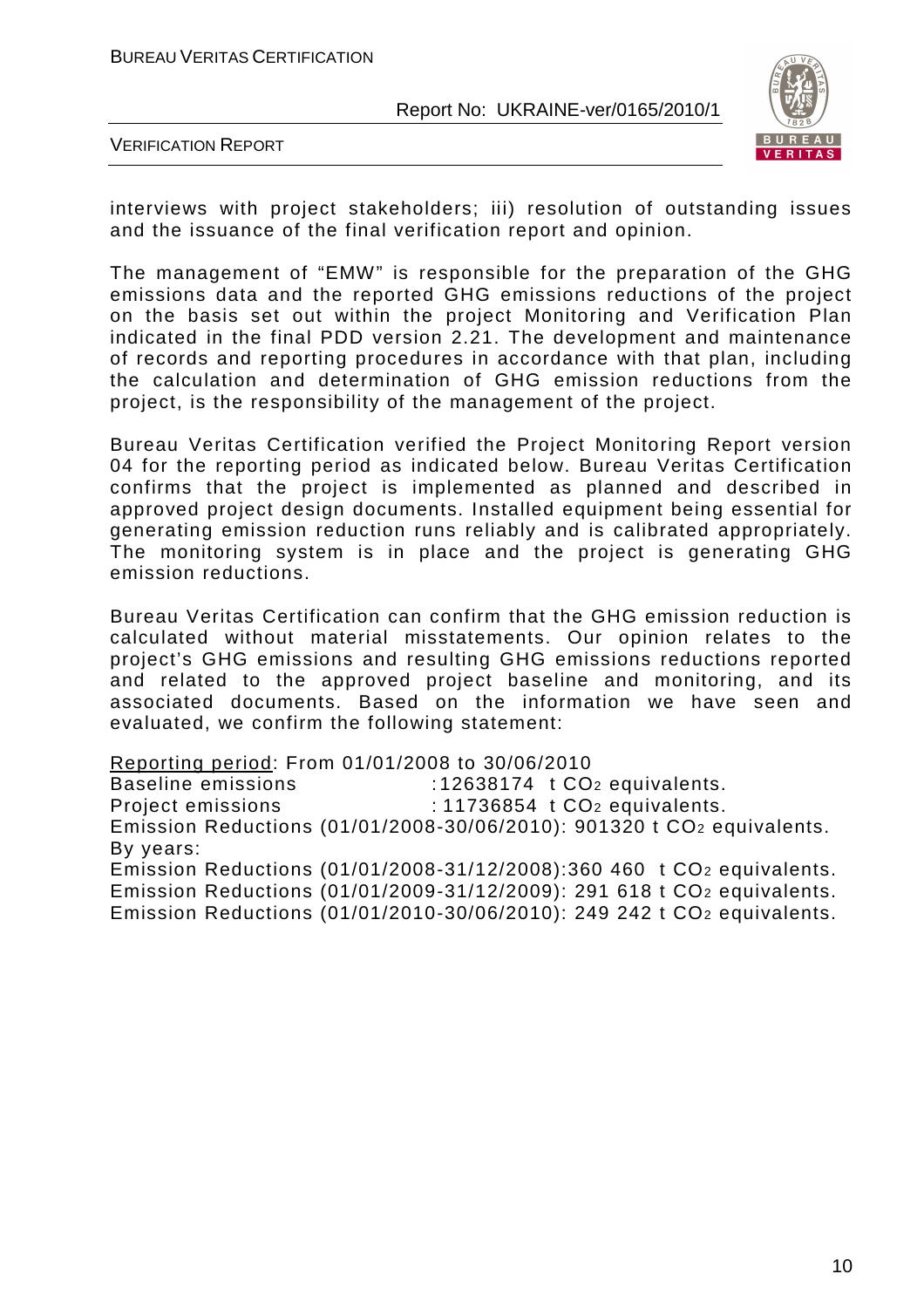

VERIFICATION REPORT

## **5 REFERENCES**

#### **Category 1 Documents:**

Documents provided by GreenStream, EMW of the company that relate directly to the GHG components of the project.

- 1. PDD of JI project "Introduction of energy efficiency measures at<br>OJSC "Enakievo Metallurgical Works" version 2.21 dated OJSC "Enakievo Metallurgical Works" 14/07/2010.
- 2. Letter of Endorsement # 1380/23/7 issued 19/11/2009.
- 3. Emission Reductions calculations excel spreadsheet version 01
- 4. Monitoring Report version 01 dated 30.09.2010
- 5. Monitoring Report version 02 dated 08.11.2010
- 6. Monitoring Report version 03 dated 30.11.2010
- 7. Monitoring Report version 04 dated 21.01.2011
- 8. Emission Reductions calculations excel spreadsheet version 02
- 9. Letter of Approval from the Netherlands 2010 JI 28 issued by Ministry of Economic Affairs on 8<sup>th</sup> of September 2010
- 10. Letter of Approval from Ukraine 166/23/7 issued by National Environmental Investment Agency of Ukraine on 26<sup>th</sup> of January 2011.

#### **Category 2 Documents:**

Background documents related to the design and/or methodologies employed in the design or other reference documents.

- /1/ Statement #38 of verification of maintenance of requirement of environmental medical regulations on OJSC "EMW" dated 27.05.2009.
- /2/ Plant certificate 73/8 2262 dated 20.01.2011 issued by Commercial service.
- /3/ Statement #40 of verification of maintenance of requirement of medical legislation dated 26.05.2010.
- /4/ Statement of state entrance examination about putting into operation the built object dated 08.09.2008
- /5/ Statement of calibration of scales of additions КИ7426-03 ДП№5 dated 7.06.2010
- /6/ Statement of calibration of scales of additions КИ7426-07 ДП№5 dated 9.06.2010
- /7/ Statement of control verification of scales of coke КИ7426-03 ДП№5 dated 16.06.09
- /8/ Statement of control verification of scales of coke КИ7426-03 ДП№5 dated 16.06.09
- /9/ Statement of control verification of scales of coke КИ7426-03 ДП№5 dated 25.06.08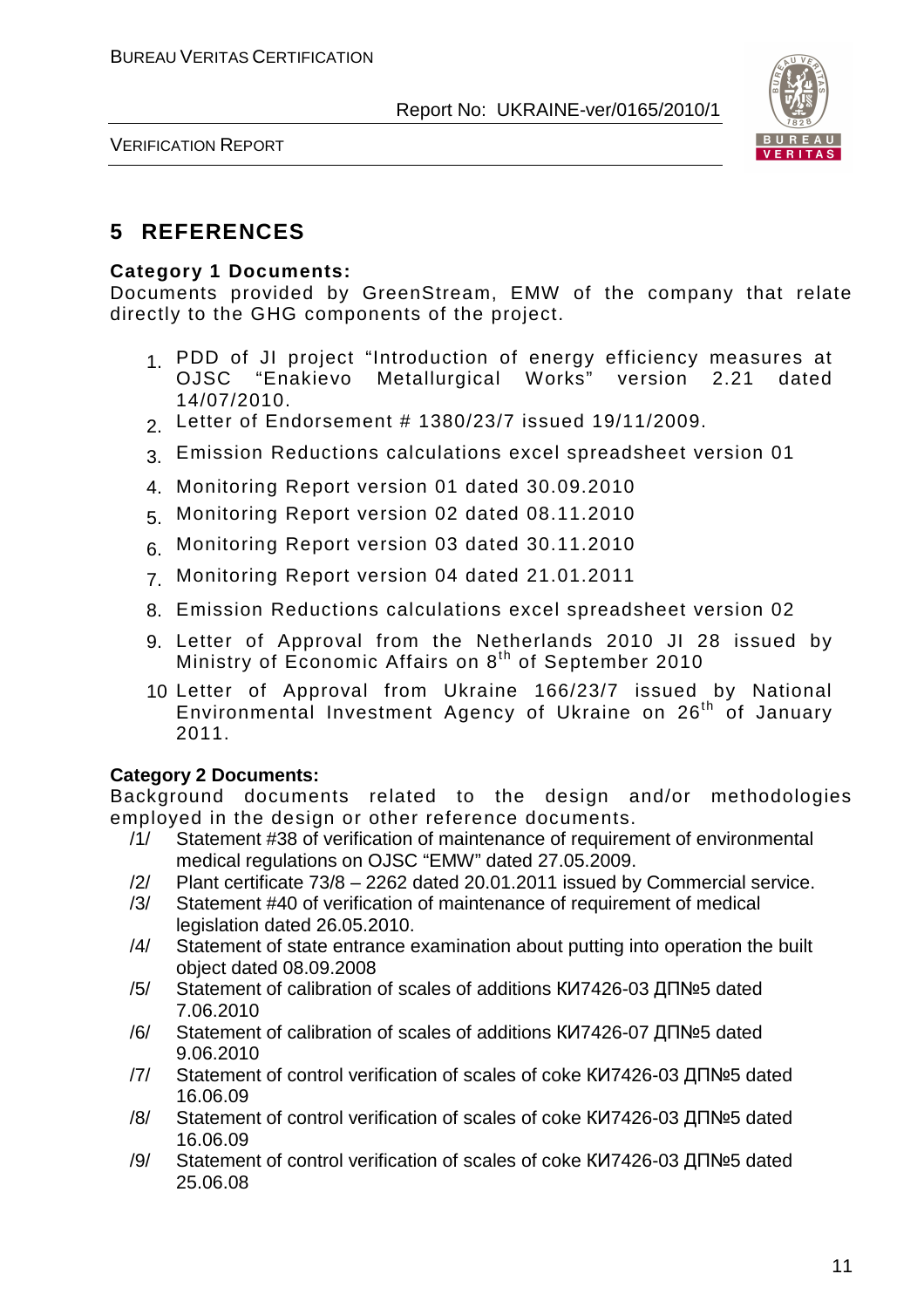

|      | /10/ Statement of control verification of scales of coke КИ7426-03 ДП№5 dated      |
|------|------------------------------------------------------------------------------------|
|      | 26.06.08                                                                           |
| /11/ | Statement of verification of maintenance of requirement of environmental           |
|      | medical regulations on OJSC "EMW" dated 17.10.2008.                                |
| /12/ | Statement of verification of maintenance of requirement of environmental           |
|      | medical regulations on OJSC "EMW" dated 25-26, 29.10.2008.                         |
|      |                                                                                    |
| /13/ | Statement of working commission about readiness of built object for                |
|      | presentation for the state entrance examination dated 26.06.2007                   |
|      | /14/ The balance of blast-furnace gas for August 2008                              |
|      | /15/ The balance of blast-furnace gas for April 2010                               |
|      | /16/ The balance of blast-furnace gas for December 2009                            |
|      | /17/ The balance of blast-furnace gas for May 2010                                 |
|      | /18/ The balance of blast-furnace gas for March 2010                               |
|      |                                                                                    |
|      | /19/ The balance of blast-furnace gas for February 2010                            |
| /20/ | The balance of blast-furnace gas for January 2010                                  |
| /21/ | The balance of oxygen for November 2008                                            |
| /22/ | The balance of steam, water for January 2010                                       |
| /23/ | The balance of natural gas for August 2008                                         |
| /24/ | The balance of natural gas for August 2009                                         |
| /25/ | The balance of natural gas for August 2010                                         |
| /26/ | The balance of natural gas for April 2010                                          |
|      |                                                                                    |
| /27/ | The balance of natural gas for June 2010                                           |
| /28/ | The balance of natural gas for May 2010                                            |
| /29/ | The balance of natural gas for March 2010                                          |
| /30/ | The balance of natural gas for September 2010                                      |
| /31/ | The balance of natural gas for february 2010                                       |
| /32/ | The balance of natural gas for January 2010                                        |
| /33/ | The balance of natural gas for November 2009                                       |
| /34/ | Pollutant and greenhouse gas emissions of production and technological             |
|      | processes, technological equipment(plants) into the air for 2007                   |
| /35/ | Pollutant and greenhouse gas emissions of production and technological             |
|      |                                                                                    |
|      | processes, technological equipment(plants) into the air for 2008. Plants for       |
|      | incineration<50mBT (steam generating units).                                       |
| /36/ | Certification field of the central analytical laboratory of control technical test |
|      | department of OJSC "EMW" for carrying out measuring out of the field of state      |
|      | metrological control                                                               |
| /37/ | Schedule of scale verification for August 2008                                     |
| /38/ | Schedule of scale verification for September 2008                                  |
| /39/ |                                                                                    |
|      | Schedule of scale verification for July 2010                                       |
| /40/ | Schedule of scale verification for November 2009                                   |
| /41/ | Schedule of scale verification for September 2010                                  |
| /42/ | Schedule of scale verification for January 2009                                    |
| /43/ | Schedule of scale verification for January 2010                                    |
| /44/ | Schedule of repair of control-measuring equipment for October 2010                 |
| /45/ | Schedule of periodical verification of measuring equipment, code of measuring      |
|      | - 05, type - physicochemical structure and qualities of substances measuring       |
| /46/ | Schedule of periodical verification of measuring equipment, code of measuring      |
|      |                                                                                    |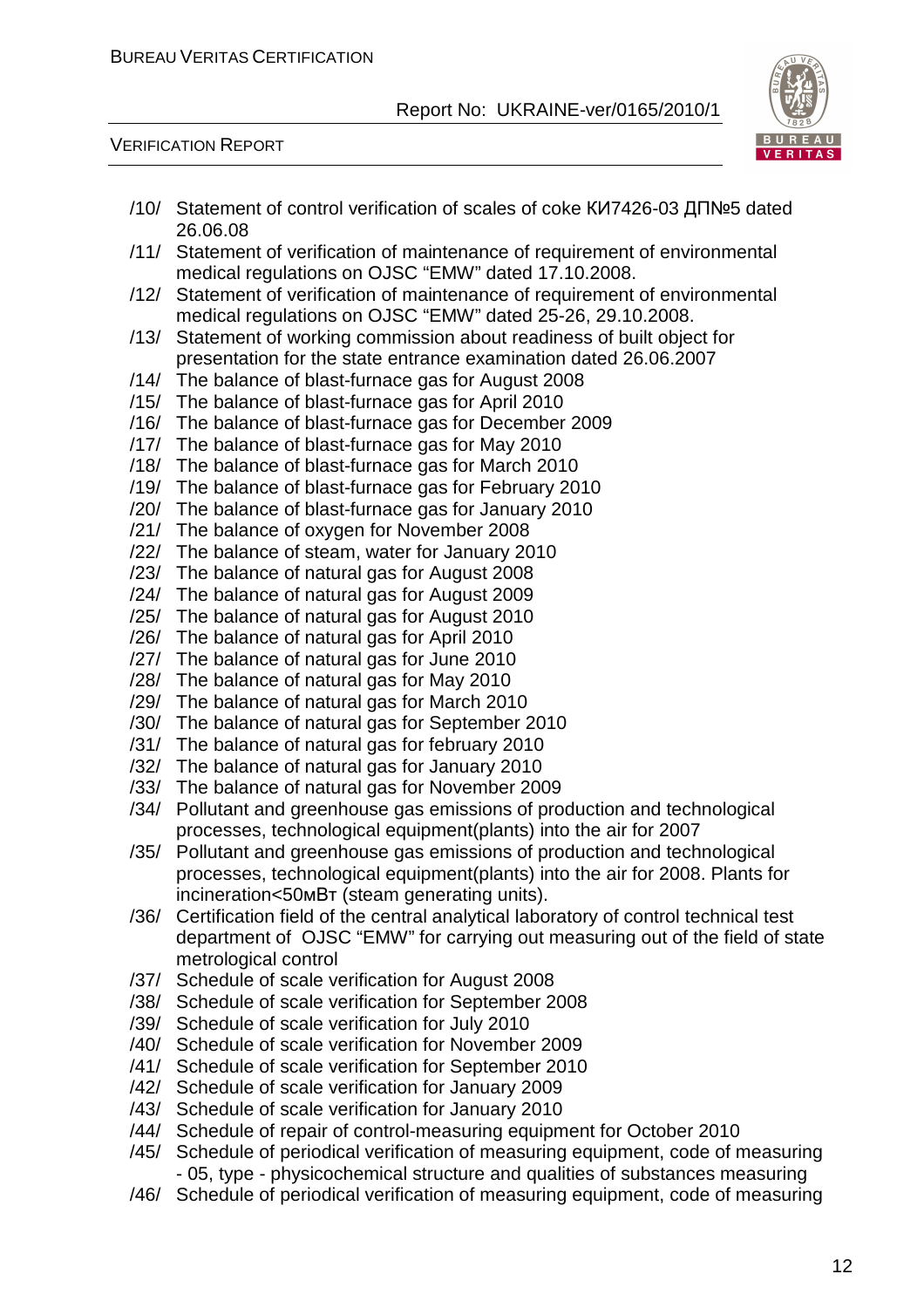

#### VERIFICATION REPORT

|      | - 06, type - temperature measuring                                                       |
|------|------------------------------------------------------------------------------------------|
| /47/ | Diagram of steam pressure dated 13.03.09                                                 |
| /48/ | Diagram of quantity of working water dated 6.10.10                                       |
| /49/ | Diagram of general consumption of gas dated 12.10.10                                     |
| /50/ | Diagram of fixation of natural gas dated 11.10.10                                        |
| /51/ | Diagram of fixation of natural gas dated 12.10.11                                        |
| /52/ | Diagram of fixation of natural gas dated 23.09.10                                        |
| /53/ | Addition to certificate attestation dated 17.05.2010 №06544-5-3-57-ВЛ                    |
| /54/ | Permit #1412000000-33 on pollutant emissions into the air by stationary                  |
|      | sources dated 16.12.2009.                                                                |
| /55/ | Permit #1412000000-33 dated 13.06.2007 of corrective actions to the prmit                |
|      | Nº191193 on pollutant emissions into the air by stationary sources.                      |
| /56/ | Permissible volumes of pollutant emissions which are the main sources of                 |
|      | emissions(number of emission source on the scheme - 252)                                 |
| /57/ | Permissible volumes of pollutant emissions which are the main sources of                 |
|      | emissions(number of emission source on the scheme - 255)                                 |
| /58/ | Blast-furnace, ДП№5 (common collector). Consumption of superheated steam                 |
|      | per furnace                                                                              |
| /59/ | Blast-furnace, $\Box \Box \Box \Box$ Consumption of saturated vapor. (boiler)            |
| /60/ | Blast-furnace, ДП№5. Consumption of superheated gas for underbell space.                 |
| /61/ | Blast-furnace, ДП№5. Consumption of superheated steam in sluice chamber                  |
| /62/ | Blast-furnace, ДП№5. Consumption of superheated steam for deduster                       |
| /63/ | Blast-furnace, $\Box \Box \Box \Box$ Consumption of superheated steam for humidification |
| /64/ | Blast-furnace, ДП№5. Consumption of superheated steam for packing bell rod               |
| /65/ | Blast-furnace, ДП№5. Consumption of natural gas per furnace                              |
| /66/ | Blast-furnace, ДП№5. Consumption of cold blast to BH                                     |
| /67/ | Blast-furnace, ДП№5. Consumption of superheated steam in interbell space                 |
| /68/ | Logbook "Air of oxygen house"                                                            |
| /69/ | Actions directed to reduction of pollutant emissions into the air for 2007               |
| /70/ | Actions directed to reduction of pollutant emissions into the air for 2008               |
| /71/ | Actions directed to reduction of pollutant emissions into the air for 2009               |
| /72/ | Report of air protection for 2007. Form №2-TΠ                                            |
| /73/ | Report of air protection for 2008. Form №2-TΠ                                            |
| /74/ | Report of air protection for 2009. Form №2-TΠ                                            |
| /75/ | Report of air protection for I quarter of 2010                                           |
| /76/ | Report of air protection for II quarter of 2010                                          |
| /77/ | Registry of tests of external acceptance of raw materials, fuel and oils ЦАЛ,            |
|      | OKN, YTK.                                                                                |
| /78/ | Measuring methods of a great part of sulfur in coke and anthracite (at                   |
|      | inspection test)                                                                         |
| /79/ | Measuring methods of great parts of caustic lime and magnesium in lime (at               |
|      | inspection test and control of engineering process)                                      |
| /80/ | Measuring methods of great parts of caustic lime and magnesium in lime                   |
|      | (control of engineering process)                                                         |
| /81/ | Loading of commission OJSC "EMW" dated 13.10.2010                                        |
| /82/ | Name of production and technological process, technological equipment (plant)            |

for 2008. Production of lime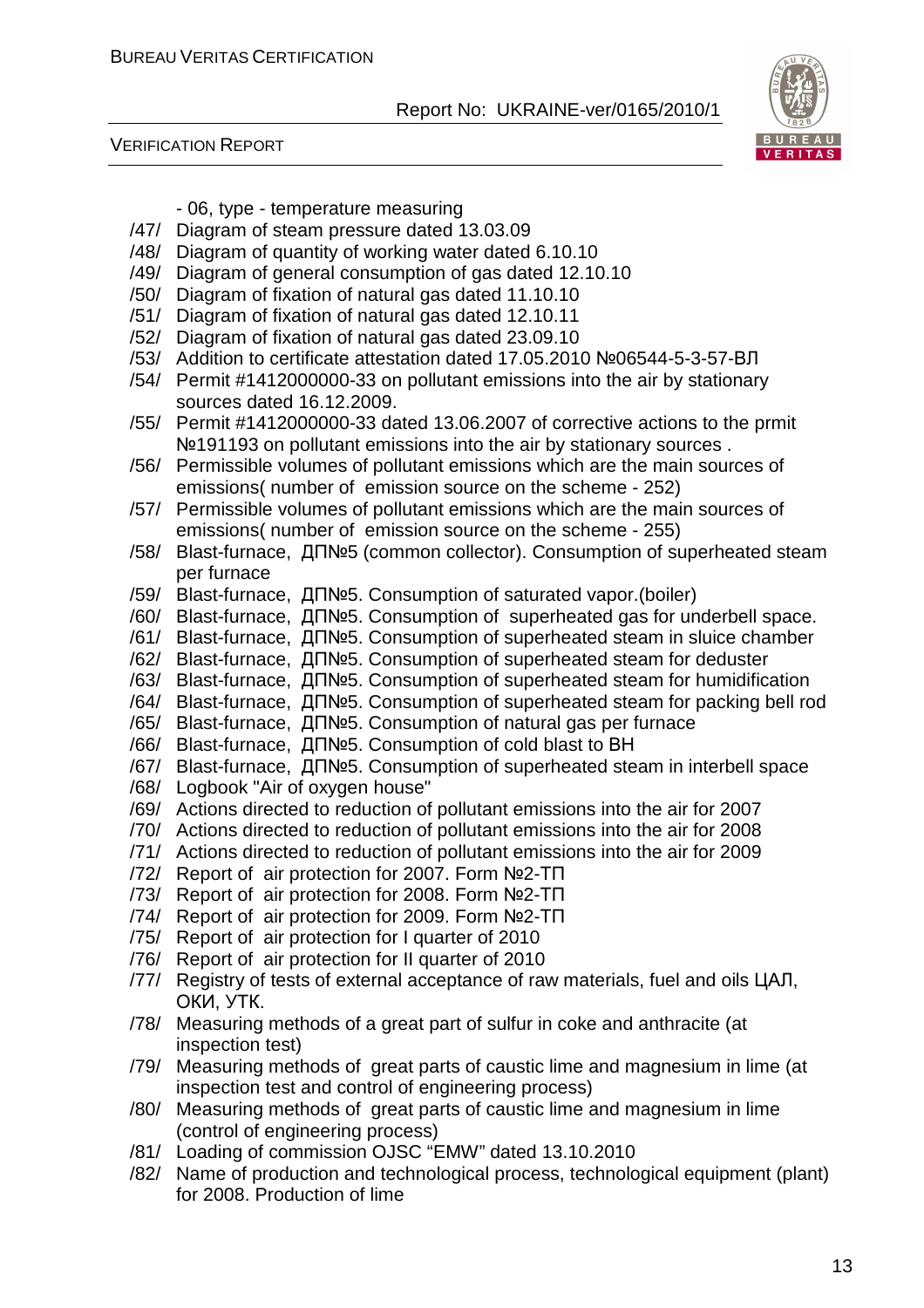

| /83/ | Name of production and technological process, technological equipment (plant)<br>for 2008. Agglomeration plant                                                                                                                    |
|------|-----------------------------------------------------------------------------------------------------------------------------------------------------------------------------------------------------------------------------------|
| /84/ | Name of production and technological process, technological equipment (plant)<br>for 2008. Discontact technological furnaces. Other furnaces.                                                                                     |
| /85/ | Name of production and technological process, technological equipment (plant)<br>for 2008. Steel production in an electrical furnace                                                                                              |
| /86/ | Name of production and technological process, technological equipment (plant)<br>for 2008. Second production of copper                                                                                                            |
| /87/ | Name of production and technological process, technological equipment (plant)<br>for 2008. Loading of blast-furnace                                                                                                               |
| /88/ | Name of production and technological process, technological equipment (plant)<br>for 2008. Metal weld.                                                                                                                            |
| /89/ | Name of production and technological process, technological equipment (plant)<br>for 2008. Other types of industrial using of paint.                                                                                              |
| /90/ | Name of production and technological process, technological equipment (plant)<br>for 2008. Other types of transportation and reservation including turbodrives.                                                                   |
| /91/ | Name of production and technological process, technological equipment (plant)<br>for 2008. Cowper stoves of blast-furnaces.                                                                                                       |
| /92/ | Name of production and technological process, technological equipment (plant)<br>for 2008. Foundry for grey iron.                                                                                                                 |
| /93/ | Name of production and technological process, technological equipment (plant)<br>for 2008.                                                                                                                                        |
| /94/ | Name of production and technological process, technological equipment (plant)<br>for 2008. Mechanical engineering (mechanical tratment of metal)                                                                                  |
| /95/ | Name of production and technological process, technological equipment (plant)<br>for 2008. Iron melting and pouring out of pigiron                                                                                                |
| /96/ | Name of production and technological process, technological equipment (plant)<br>for 2008. Rolling mills.                                                                                                                         |
| /97/ | Name of production and technological process, technological equipment (plant)<br>for 2008. Factory waste burning (excluding open burning)                                                                                         |
| /98/ | Name of production and technological process, technological equipment (plant)<br>for 2008. Technological processes in mechanical engineering, wood, pulp and                                                                      |
| /99/ | paper industry, drink production industry and in other sectors etc<br>Name of production and technological process, technological equipment (plant)<br>for 2008. Technological processes in ferrous metallurgy and coal industry. |
|      | /100, Name of production and technological process, technological equipment (plant)<br>for 2008. Transportation and reservation.                                                                                                  |
|      | /101/ Name of production and technological process, technological equipment<br>(plant). Processes of burning in boilers, gas turbines and stationary engines.<br>Other stationary equipment for 2008.                             |
|      | /102 Name of production and technological process, technological equipment<br>(plant). Burning in industry. Plants for burning <50 MBT (boilers) for 2007                                                                         |
|      | /103, Name of production and technological process, technological equipment<br>(plant). Burning in industry. Plants for burning <50 MBT (boilers) for 2007                                                                        |
|      | /104/ Passport - electrical counter Nº016053905, type CA3Y-И670M                                                                                                                                                                  |
|      | /105/ Passport - electrical counter Nº197971, type CA3Y-И670M                                                                                                                                                                     |
|      | /106/ Passport - electrical counter Nº266872, type CA3Y-И670M                                                                                                                                                                     |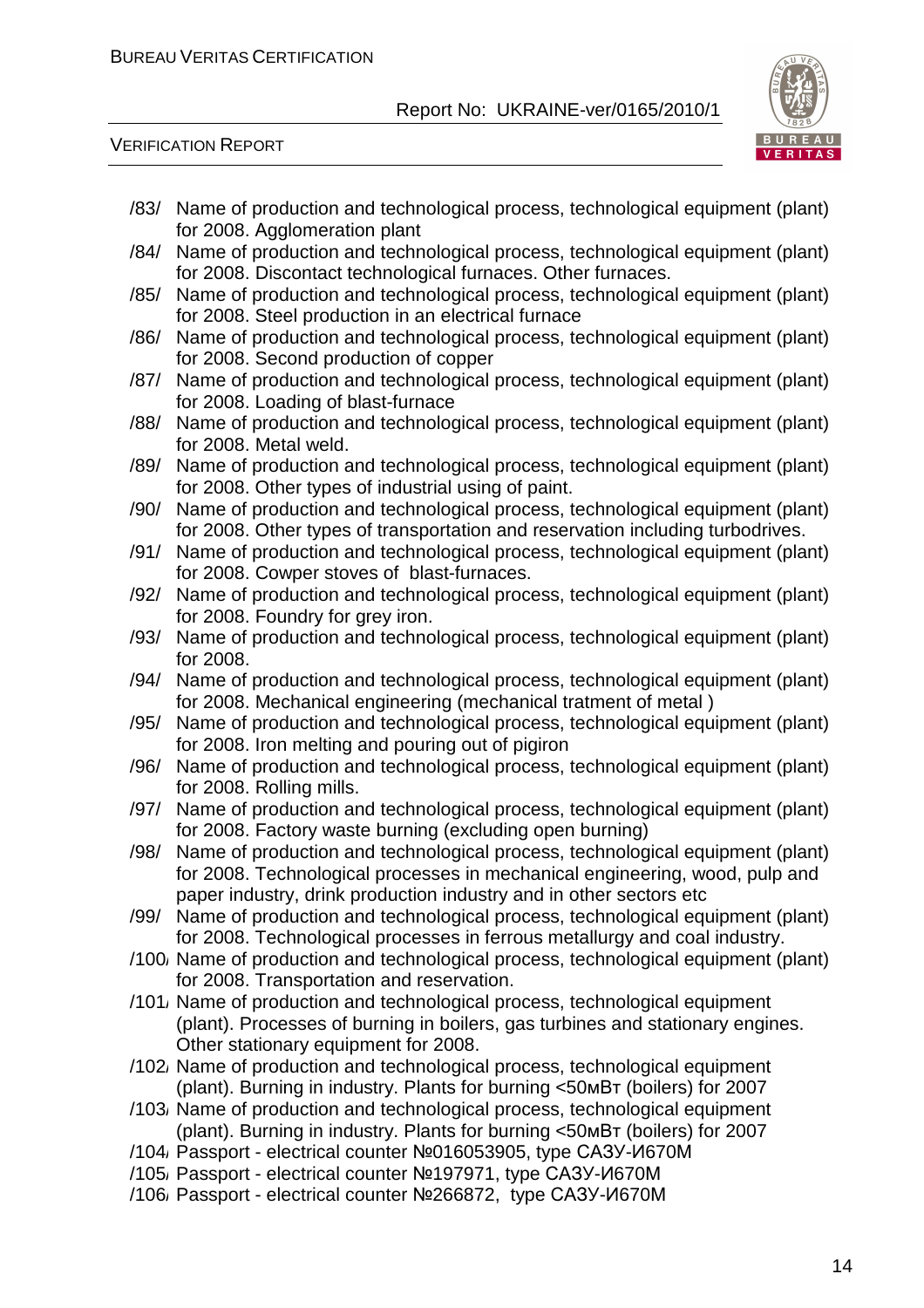

- /107/ Passport electrical counter №315604, type САЗУ-И670М
- /108/ Passport electrical counter №325858, type САЗУ-И670М
- /109/ Passport electrical counter №377737, type САЗУ-И670М
- /110/ Passport electrical counter №378478, type САЗУ-И670М
- /111/ Passport electrical counter №431465, type САЗУ-И670М /112/ Passport - electrical counter №754302, type САЗУ-И670М
- /113/ Passport #19 dated 12.06.2009. Product dolomitic limestone
- 
- /114/ Passport #23 dated 26.06.2009. Product dolomitic limestone
- /115/ List of actions about providing control for maintenance established permissible pollutant emissions and terms of permission for emissions
- /116/ List of subcontracted companies and types of prepared works of complex of construction of blast-furnace #5 with reconstruction on infrastructure objects
- /117/ Letter №13-296 dated 19.01.2009 of permission on emission.
- /118/ Letter №13-8118 dated 21.12.2006 of permission on emission.
- /119/ Letter №2308 dated 16.07.2007 of permission on emission.
- /120/ Letter dated 05.11.2008 of permission on emission.
- /121/ Letter dated 30.03.07 №2085/012 of prolongation permission on pollutant emissions into the air.
- /122/ Order №711 dated 25.06.2010 of appointment of responsible people for saving initial information
- /123/ Addition №38 of elimination of violation of medical legislation requirements dated 27.05.2009
- /124/ Addition №40 dated 26.05.2010
- /125/ Addition of elimination of violation of medical legislation requirements dated 17.10.2008
- /126/ Protocol of calibration №61 dated 26.03.2009
- /127/ Protocol of calibration №63 dated 30.03.2009
- /128/ Protocol of calibration №66 dated 02.04.2009
- /129/ Protocol of calibration №67 dated 06.04.2009
- /130/ Protocol of calibration №73 dated 09.04.2009
- /131/ Protocol of calibration №74 dated 23.04.2009
- /132/ Protocol of calibration №75 dated 23.04.2009
- /133/ Protocol of calibration №76 dated 23.04.2009
- /134/ Protocol of calibration №77 dated 23.04.2009
- /135/ Protocol of calibration №92 dated 21.05.2009
- /136/ Protocol of calibration №93 dated 21.05.2009
- /137/ Protocol of calibration №94 dated 21.05.2009
- /138/ Permission №191193 on pollutant emissions into the air by stationary sources.
- /139/ Order №115 dated 30.06.2010 on appointment of responsible people for saving initial information
- /140/ Order №53 dated 12.07.2010 on appointment of responsible people for saving initial information
- /141/ Order of ЦСиП №68 dated 12.07.2010
- /142/ Calculation list #1 for consumer for September 2008
- /143/ Calculation list #20 for consumer. Oxygen workshop for December 2009
- /144/ Calculation list #20 for consumer. Oxygen workshop for July 2007
- /145/ Calculation list #20 for consumer. Oxygen workshop for June 2008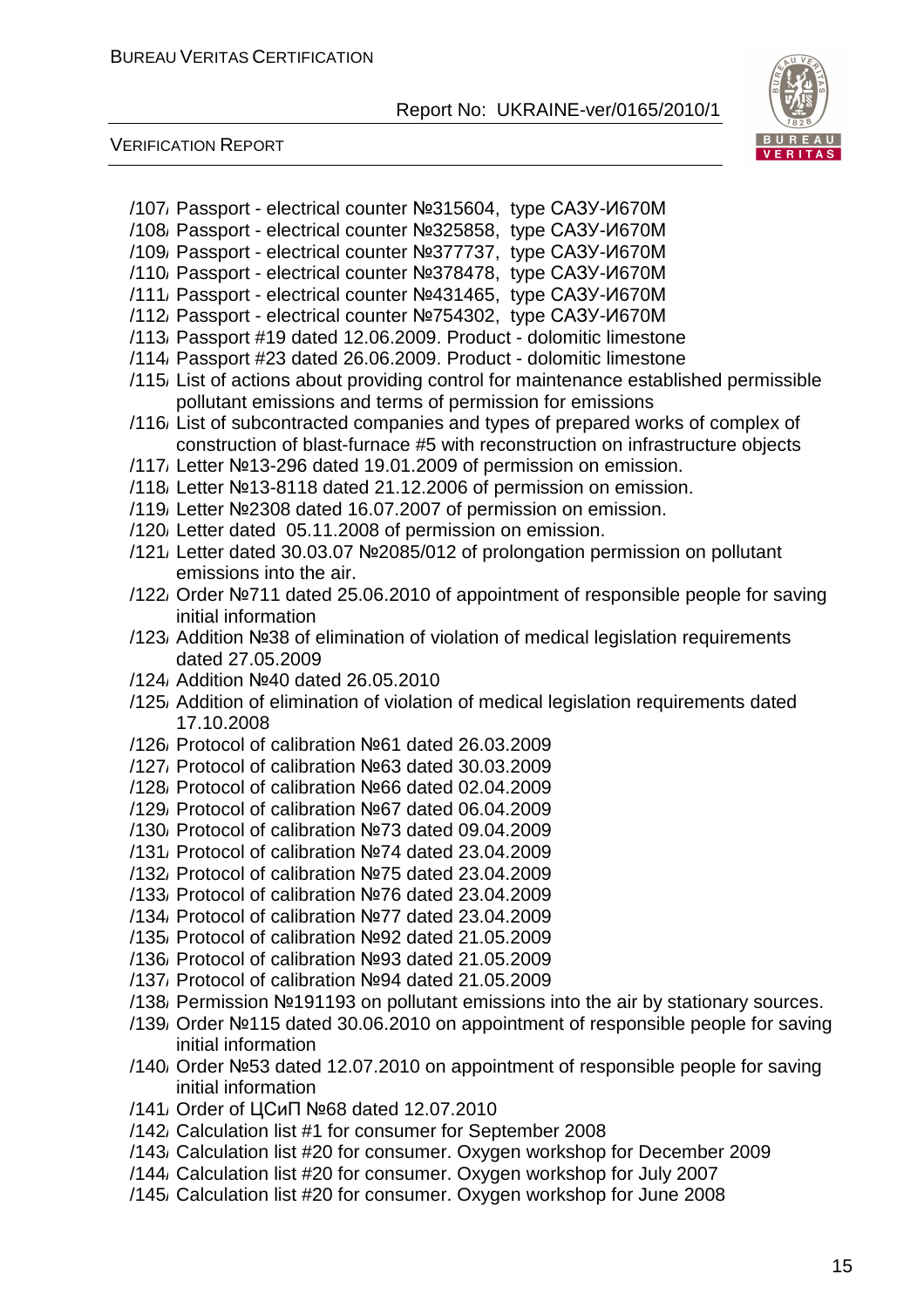

| /146/ Calculation list #20 for consumer. Oxygen workshop for September 2010            |
|----------------------------------------------------------------------------------------|
| /147, Calculation list #21 for consumer. T3LI-TBC for December 2009                    |
| /148/ Calculation list #21 for consumer. T9LI-TBC for July 2007                        |
| /149, Calculation list #21 for consumer. T3LI-TIBC for June 2007                       |
| /150/ Calculation list #21 for consumer. TOLI-TIBC for September 2010                  |
| /151/ Calculation list #3"a" for consumer. Blast-furnace shop for July 2008            |
| /152, Calculation list #3"a" for consumer. ДП-5 for April 2008                         |
| /153/ Calculation list #3"a" for consumer. Oxygen workshop for July 2008               |
| /154, Calculation list #3 "a" for consumer. ДП-5 for April 2008                        |
| /155, Calculation list #3"b" for consumer. ДП-5 for December 2009                      |
| /156, Calculation list #3"b" for consumer. ДП-5 for February 2010                      |
| /157, Calculation list #3 "g" for consumer. ДП-5 for February 2010                     |
| /158, Calculation list #3"d" for consumer. ДП-5 for April 2008                         |
| /159, Calculation list #3"d" for consumer. ДП-5 for April 2010                         |
| /160, Calculation list #3"d" for consumer. ДП-5 for June 2010                          |
| /161, Calculation list #3"d" for consumer. ДП-5 for May 2010                           |
| /162 Calculation list #3"d" for consumer. ДП-5 for March 2010                          |
| /163, Calculation list #3"d" for consumer. ДП-5 for February 2010                      |
| /164, Calculation list #3"i" for consumer. ДП-5 for December 2009                      |
| /165/ Calculation list #3 for consumer. Blast-furnace shop for December 2009           |
| /166/ Calculation list #3 for consumer. Blast-furnace shop for July 2007               |
| /167/ Calculation list #3 for consumer. Blast-furnace shop for June 2008               |
| /168/ Information about quality of green feed directed to OJSC "EMW" for 2009          |
| /169, Information about quality of green feed directed to OJSC "EMW" for 9 months      |
| of 2010                                                                                |
| /170, Certificate of attestation. Date of registration 13.04.2007. Registration number |
| 06544-2-4-31-ВЛ. It is valid to 13.04.2010.                                            |
| /171/ Certificate of attestation. Date of registration 17.05.2010. Registration number |
| 06544-5-3-57-ВЛ. It is valid to 17.05.2013.                                            |
| /172 Certificate of verification of working measuring instrument Nº02/04-1000 dated    |
| 02.08.2010p                                                                            |
| /173, Certificate of verification of working measuring instrument Nº02/04-1094 dated   |
| 26.10.2009                                                                             |
| /174, Certificate of verification of working measuring instrument Nº02/04-1097 dated   |
| 26.10.2009                                                                             |
| /175/ Certificate of verification of working measuring instrument Nº02/04-1299 dated   |
| 08.12.2009                                                                             |
| /176, Certificate of verification of working measuring instrument Nº02/04-1300 dated   |
| 08.12.2009                                                                             |
| /177, Certificate of verification of working measuring instrument Nº02/04-325 dated    |
| 06.04.2010                                                                             |
| /178, Certificate of verification of working measuring instrument Nº02/04-514 dated    |
| 12.05.2010                                                                             |
| /179, Certificate of verification of working measuring instrument Nº02/04-530 dated    |
| 17.05.2010                                                                             |
| /180, Certificate of verification of working measuring instrument Nº02/04-620 dated    |
| 02.06.2010                                                                             |
|                                                                                        |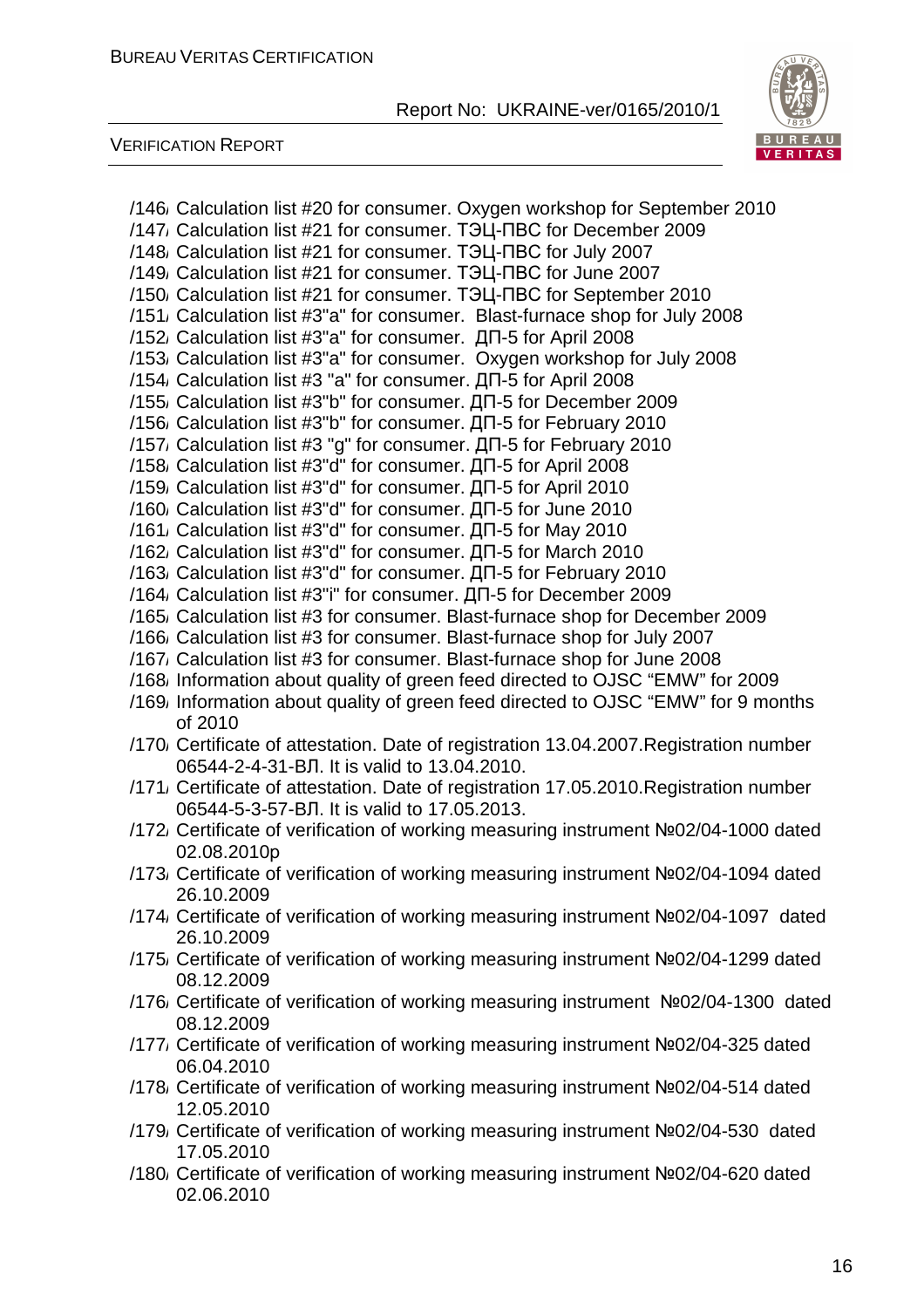

- /181/ Certificate of verification of working measuring instrument №02/04-623 dated 02.06.2010
- /182/ Certificate of verification of working measuring instrument №02/04-627 dated 04.06.2010
- /183/ Certificate of verification of working measuring instrument №02/04-632 dated 04.06.2010
- /184/ Certificate of verification of working measuring instrument №02/04-649 dated 09.06.2010
- /185/ Certificate of verification of working measuring instrument №02/04-650 dated 09.06.2010
- /186/ Certificate of verification of working measuring instrument №02/04-837 dated 10.08.2009
- /187/ Certificate of verification of working measuring instrument №02/04-997 dated 02.09.2010
- /188/ Certificate of verification of working measuring instrument №02/04-998 dated 02.08.2010
- /189/ Certificate of verification of working measuring instrument №02/04-999 dated 02.09.2010
- /190/ Certificate №004794 dated 30.12.2008.
- /191/ Certificate №005837 dated 31.12.2009. Product blast-furnace coke>25mm
- /192/ Certificate №006239 dated 30.12.2008.
- /193/ Certificate №007806 dated 30.12.2008. Product blast-furnace coke>25mm
- /194/ Certificate №1090 dated 31.12.2007.
- /195/ Certificate №128 dated 28.06.2007.
- /196/ Certificate №160 dated 26.12.2009.
- /197/ Certificate №161 dated 27.12.2009.
- /198/ Certificate №1891dated 23.10.2010. Product blast-furnace coke
- /199/ Certificate #1 dated 1.12.2008. Product blast-furnace coke>25mm
- /200/ Certificate #2116 for original fluxing limestone shipped by Novotroitsk dated 23.10.2007
- /201/ Certificate #2125 for original fluxing limestone shipped by Novotroitsk dated 25.10.2007
- /202/ Certificate #2124 for original fluxing limestone shipped by Novotroitsk dated 31.12.2008
- /203/ Certificate #21881 dated 17.12.2008
- /204/ Certificate #21891 dated 19.12.2008
- /205/ Certificate # 297 dated 29.01.2008 for original fluxing limestone shipped by **Novotroitsk**
- /206/ Certificate №364 dated 11.02.2009 for original fluxing limestone shipped by Novotroitsk
- /207/ Certificate #45 dated 10.12.2007
- /208/ Certificate #510 dated 15.08.2010 for original fluxing limestone shipped by **Novotroitsk**
- /209/ Certificate #517 dated 18.08.2010 for original fluxing limestone shipped by Novotroitsk
- /210/ Certificate #79 dated 19.12.2009. Product blast-furnace coke>25mm
- /211/ Certificate #81 dated 17.12.2007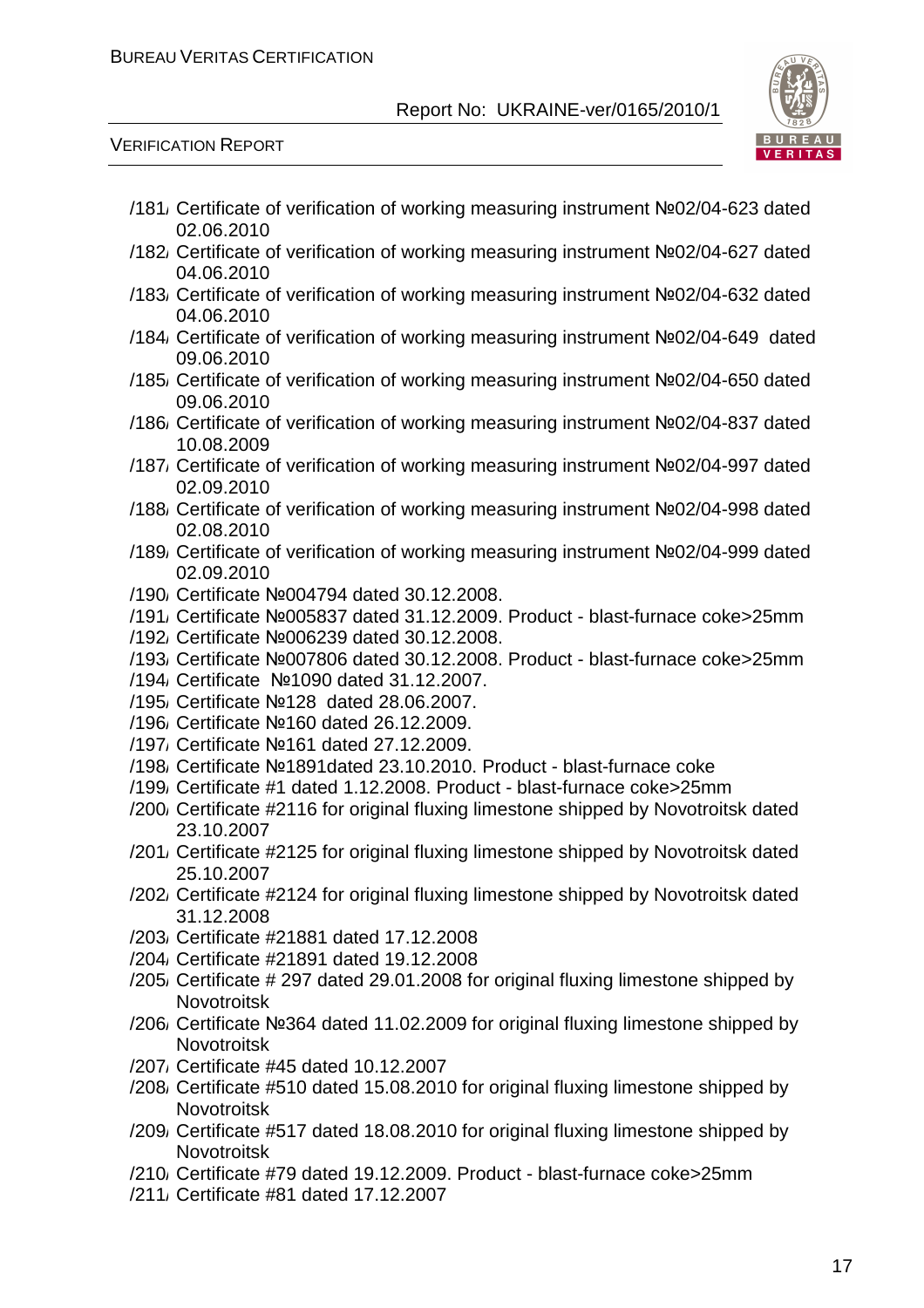



- /212/ Certificate #861 dated 17.07.2009. Product blast-furnace coke>25mm
- /213/ Certificate #877 dated 21.07.2009. Product blast-furnace coke>25mm
- /214/ Certificate #93 dated 22.12.2009. Product blast-furnace coke>25mm
- /215/ Certificate #998 dated 31.12.2007
- /216/ Quality certificate #006459 dated 31.07.2010. Product blast-furnace coke>25mm
- /217/ Quality certificate #008807 dated 30.07.2010. Product blast-furnace coke>25mm
- /218/ Quality certificate #129 dated 29.06.2007.
- /219/ Quality certificate #178 dated 23.10.2010. Product blast-furnace coke>25mm
- /220/ Quality certificate #186 dated 25.01.2010. Product blast-furnace coke>25mm
- /221/ Quality certificate #2016 dared 17.11.2007
- /222/ Quality certificate #2020 dated 18.11.2007
- /223/ Quality certificate #36 Blast-furnace coke ДКПП 23.10.10
- /224/ Quality certificate #37 Кокс доменный ДКПП 23.10.10
- /225/ Quality certificate #46 "a" dated 10.10.2010. Product blast-furnace coke>25mm
- /226/ Quality certificate #51 dated 10.10.2010. Product blast-furnace coke>25mm
- /227/ Quality certificate #90 dated 9.06.2010. Product fluxing limestone
- /228/ Quality certificate #99 dated 27.06.2010. Product fluxing limestone
- /229/ Total pollutant and greenhouse gas emissions of companies for 2007
- /230/ Total pollutant and greenhouse gas emissions of companies for 2008
- /231/ Total pollutant and greenhouse gas emissions of companies for the I quarter of 2010
- /232/ Total pollutant and greenhouse gas emissions of companies for the II quarter of 2010
- /233/ The list of permissible volume of pollutant and greenhouse gas emissions into the air by stationary sources.
- /234/ Technical reports for 2007-2010
- /235/ Technical report to working out and certification system of realization of measuring a part of caustic lime and magnesium in the lime( during control of technological process)
- /236/ Technical report to working out and certification system of realization of measuring a part of sulfur in the coke and anthracite (during entrance control)
- /237/ CHP ПВС, ТВД1-5 ТІ for 2008.
- /238/ Track scales electromechanical,2357 ВВ-50 Э/1 Д, works number №57, inventory number №28
- /239/ Photo control point
- /240/ Photo "Air-separating plant"
- /241/ Photo "operational characteristics of plant Linde"
- /242/ Photo "Scheme of oxygen plant Linde"
- /243/ Photo "Oxygen meter FT 2615"
- /244/ Photo "Oxygen meter FT 3924"
- /245/ Photo "Oxygen meter FT7574"
- /246/ Photo scheme of pedestrian itinerary ДЦ
- /247/ Photo meter of natural gas #463786
- /248/ Photo scheme of blast-furnace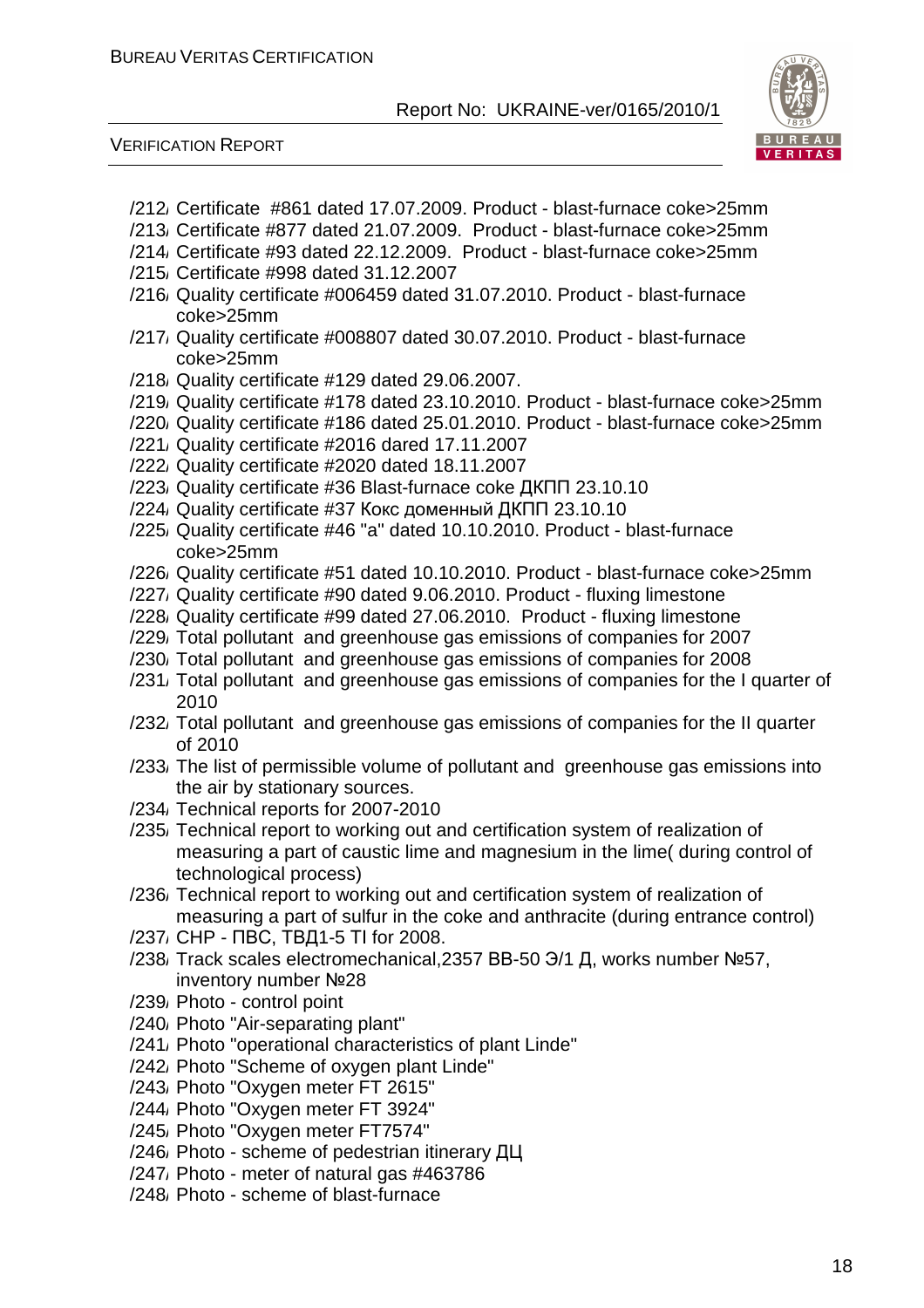

VERIFICATION REPORT

- /249/ Сharacteristic of source of pollutant emissions into the air and their operation factors
- /250/ Cold blast on ДП for October 2007
- /251/ Rough notebook natural gas
- /252/ Certificate of attestation from 17.05.2010. Registartion # 06544-5-3-57 ВЛ. Valid up to 17.05.2013.
- /253/ Statement #38 of verification of maintenance of requirement of environmental medical regulations on OJSC "EMW" dated 27.05.2009.

#### **Persons interviewed:**

List persons interviewed during the verification or persons that contributed with other information that are not included in the documents listed above.

- /1/ Karavaschenko Denis Head of administration of Energy Saving Technologies.
- /2/ Klimash Andriy acting head of electro technical laboratory.
- /3/ Sharandin Mykolay head of workshop of measuring system and thermal automatics.
- /4/ Storozhenko Sergiy head of central shop laboratory of metrology main metrologist of EMW.
- /5/ Zaika Volodymyr head of networks and substations shop.
- /6/ Kondratiev Yuriy deputy head of blast-furnace shop for electrical equipment.
- /7/ Podoynikova Maryna acting deputy head of administration of Energy Saving Technologies.
- /8/ Muradian Ivan leading engineer of energy saving, DSP TOV Metinvest Holding.
- /9/ Skarshevskiy Viktor deputy head of energy programs, TOV Metinvest Holding.
- /10/ Peter van Eijndhoven vice president ING Bank.
- /11/ Tadlia Konstantin project manager, Green Stream.
- /12/ Groza Yevgen director, Ukraine, Green Stream.
- /13/ Kozheshkurt Oleksandr head of department of environmental protection.
- /14/ Shatalova Svitlana deputy head of department of environmental protection.
- /15/ Morozov Igor head of the laboratory of TU standardization.
- /16/ Ilyasov Gadgy head of department of control test.
- /17/ Bogachova Nataliia acting head of group of crude fuels and oils.
- /18/ Kistina Valentina acting deputy head of CMD head of CAL.
- /19/ Chernogorov Volodymyr head of oxygen shop.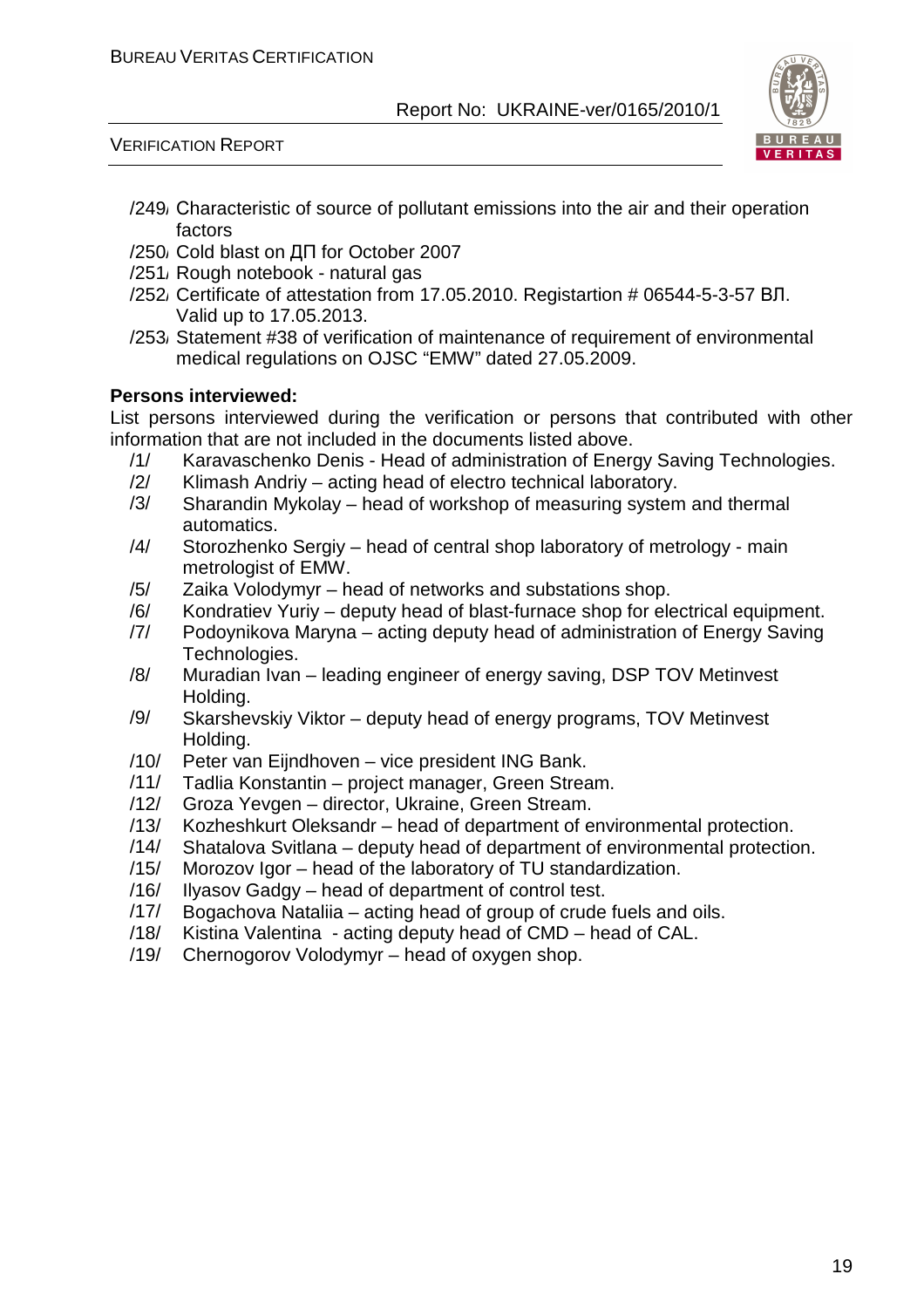

VERIFICATION REPORT

#### **BUREAU VERITAS CERTIFICATION HOLDING SAS**

#### **VERIFICATION PROTOCOL**

#### **Check list for verification, according to the JOINT IMPLEMENTATION DETERMINATION AND VERIFICATION MANUAL (Version 01)**

| <b>DVM</b>                    | <b>Check Item</b>                                                                                                                                                                                                                                                                | <b>Initial finding</b>                                                                                                                                                                                                                                                                                                                       | <b>Action requested to project</b>                                                                                                                                            | <b>Review of project</b>    | <b>Conclusion</b> |  |
|-------------------------------|----------------------------------------------------------------------------------------------------------------------------------------------------------------------------------------------------------------------------------------------------------------------------------|----------------------------------------------------------------------------------------------------------------------------------------------------------------------------------------------------------------------------------------------------------------------------------------------------------------------------------------------|-------------------------------------------------------------------------------------------------------------------------------------------------------------------------------|-----------------------------|-------------------|--|
| <b>Paragraph</b>              |                                                                                                                                                                                                                                                                                  |                                                                                                                                                                                                                                                                                                                                              | participants                                                                                                                                                                  | <b>Participants' action</b> |                   |  |
|                               | <b>Project approvals by Parties involved</b>                                                                                                                                                                                                                                     |                                                                                                                                                                                                                                                                                                                                              |                                                                                                                                                                               |                             |                   |  |
| 90                            | Has the DFPs of at least one Party involved,  <br>other than the host Party, issued a written<br>project approval when submitting the first<br>verification report to the secretariat for<br>publication in accordance with paragraph 38<br>of the JI guidelines, at the latest? | CAR 1. There is no<br>approval by the<br>Parties involved.                                                                                                                                                                                                                                                                                   | CAR 1. LoAs were presented<br>sign of the project $\vert$ to the verification team.                                                                                           | Closed.                     | OK                |  |
| 91                            | Are all the written project approvals by<br>Parties involved unconditional?                                                                                                                                                                                                      | See CAR 1.                                                                                                                                                                                                                                                                                                                                   |                                                                                                                                                                               | Closed.                     | <b>OK</b>         |  |
| <b>Project implementation</b> |                                                                                                                                                                                                                                                                                  |                                                                                                                                                                                                                                                                                                                                              |                                                                                                                                                                               |                             |                   |  |
| 92                            | Has the project been implemented in<br>accordance with the PDD regarding which<br>the determination has been deemed final and<br>is so listed on the UNFCCC JI website?                                                                                                          | CAR<br>2. Please  <br>provide the schedule<br>well<br>as<br>as l<br>description for the<br>measures<br>implemented only in<br>2007. It is<br>not<br>necessary<br>to<br>describe the whole<br>project while some<br>of its parts were/will<br>be implemented later<br>then during<br>the<br>monitoring period.<br>CAR 3. Section C of   CAR 3 | CAR 2 The blast furnace #5<br>was implemented in 2007 in<br>accordance to registered PDD<br>version 2.21. Measures that<br>will be implemented later were<br>deleted from MR. | Closed.                     | OK                |  |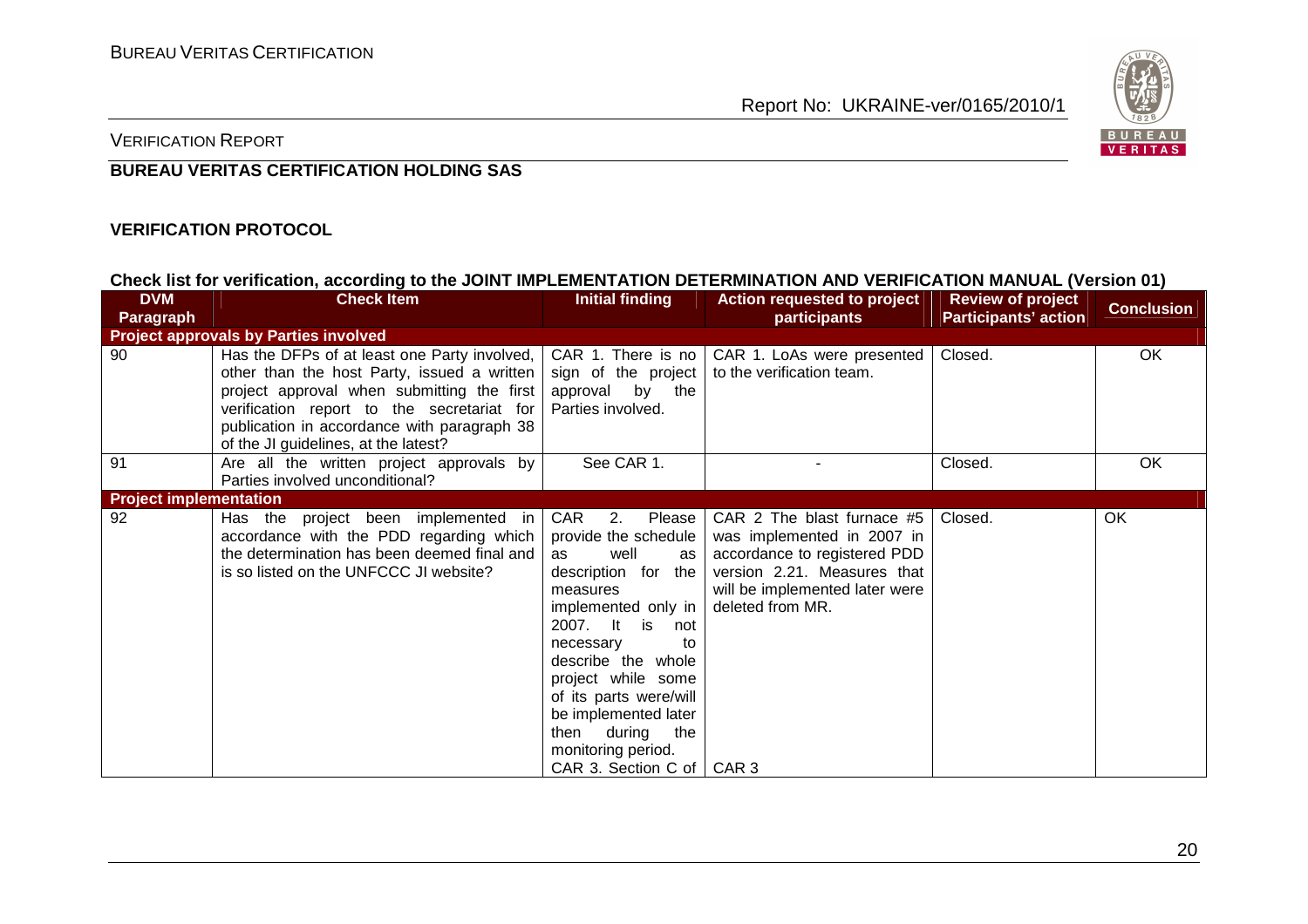

| <b>DVM</b><br><b>Paragraph</b> | <b>Check Item</b>                                                               | <b>Initial finding</b>                                                                                                                                                                                                                                                                                                                          | Action requested to project<br>participants                                                                                                                                                                                                                                                                                  | <b>Review of project</b><br><b>Participants' action</b> | <b>Conclusion</b> |
|--------------------------------|---------------------------------------------------------------------------------|-------------------------------------------------------------------------------------------------------------------------------------------------------------------------------------------------------------------------------------------------------------------------------------------------------------------------------------------------|------------------------------------------------------------------------------------------------------------------------------------------------------------------------------------------------------------------------------------------------------------------------------------------------------------------------------|---------------------------------------------------------|-------------------|
|                                |                                                                                 | the MR version 1<br>states<br>that I<br>monitoring<br>plan<br>foresees<br>no.<br>additional equipment                                                                                                                                                                                                                                           | Additional measures, resulting<br>installation<br>of<br>new<br>in.<br>measuring<br>equipment<br>or<br>of<br>additional<br>collection<br>in addition to<br>parameters                                                                                                                                                         | Closed.                                                 |                   |
|                                |                                                                                 | installation<br>comparing to the<br>one that was already<br>installed while the<br>monitoring period is<br>01.01.2007-<br>31.12.2007,<br>which                                                                                                                                                                                                  | that<br>those<br>are<br>already<br>declared in PDD version 2.21<br>were not happened in 2007.                                                                                                                                                                                                                                |                                                         |                   |
|                                |                                                                                 | does not cover the<br>whole<br>implementation<br>period. Please clarify<br>and correct.                                                                                                                                                                                                                                                         |                                                                                                                                                                                                                                                                                                                              |                                                         |                   |
| 93                             | What is the status of operation of the project<br>during the monitoring period? | CAR 4. According to $ $<br>the PDD version<br>2.21 as well as the<br>documentation<br>checked during the<br>verification<br>blast<br>furnace Nº5<br>and<br>Linde oxygen<br>unit<br>were<br>already<br>installed<br>and<br>Please<br>operational.<br>provide<br>the<br>information<br>considering<br>operational status of<br>the project in the | The blast furnace #5 was<br>commissioned in 2007 in<br>accordance to registered PDD<br>version 2.21. Linde oxygen<br>unit was commissioned in<br>2006.<br>December<br>Corresponding<br>acts<br>оf<br>acceptance for Linde oxygen<br>unit<br>and<br>order<br>of<br>commissioning blast furnace<br>#5 are attached separately. | Closed                                                  | <b>OK</b>         |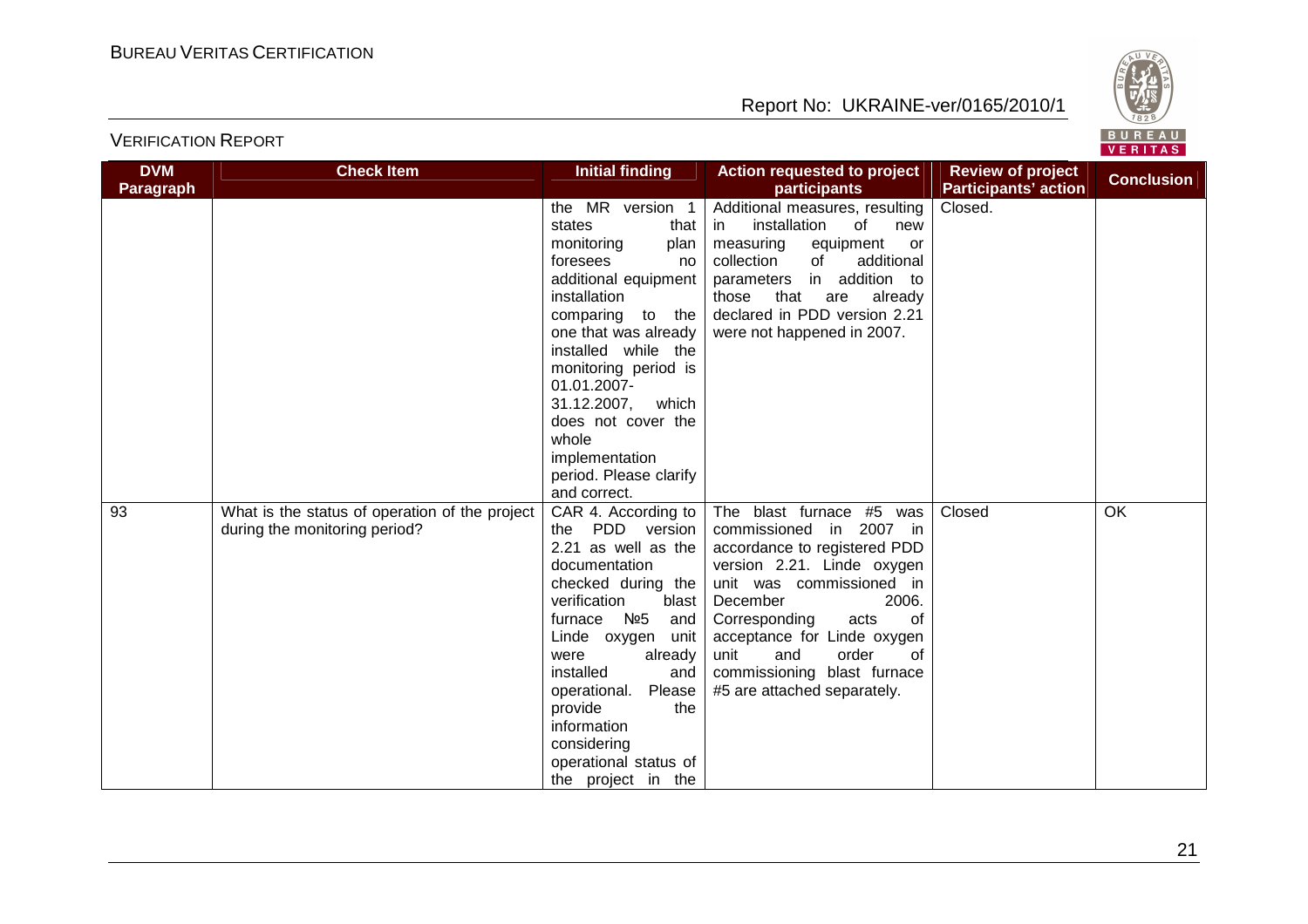

| <b>DVM</b><br>Paragraph | <b>Check Item</b>                               | <b>Initial finding</b>     |       |      | <b>Action requested to project</b><br>participants |     |             | <b>Review of project</b><br><b>Participants' action</b> | <b>Conclusion</b> |
|-------------------------|-------------------------------------------------|----------------------------|-------|------|----------------------------------------------------|-----|-------------|---------------------------------------------------------|-------------------|
|                         |                                                 |                            |       |      |                                                    |     |             |                                                         |                   |
|                         |                                                 | MR.                        |       |      |                                                    |     |             |                                                         |                   |
|                         | <b>Compliance with monitoring plan</b>          |                            |       |      |                                                    |     |             |                                                         |                   |
| 94                      | Did the monitoring occur in accordance with     | Yes, the monitoring        |       |      |                                                    |     |             |                                                         | OK                |
|                         | the monitoring plan included in the PDD         | occured<br>in.             |       |      |                                                    |     |             |                                                         |                   |
|                         | regarding which the determination has been      | accordance with the        |       |      |                                                    |     |             |                                                         |                   |
|                         | deemed final and is so listed on the UNFCCC     | monitoring<br>plan         |       |      |                                                    |     |             |                                                         |                   |
|                         | JI website?                                     | included in the PDD        |       |      |                                                    |     |             |                                                         |                   |
|                         |                                                 | regarding which the        |       |      |                                                    |     |             |                                                         |                   |
|                         |                                                 | determination<br>has       |       |      |                                                    |     |             |                                                         |                   |
|                         |                                                 | been deemed final          |       |      |                                                    |     |             |                                                         |                   |
|                         |                                                 | and is so listed on        |       |      |                                                    |     |             |                                                         |                   |
|                         |                                                 | <b>UNFCCC</b><br>JI<br>the |       |      |                                                    |     |             |                                                         |                   |
|                         |                                                 | website.                   |       |      |                                                    |     |             |                                                         |                   |
| 95(a)                   | For calculating the emission reductions or      | Yes, for calculating       |       |      |                                                    |     |             |                                                         | OK                |
|                         | enhancements of net removals, were key          | emission<br>the            |       |      |                                                    |     |             |                                                         |                   |
|                         | factors, e.g. those listed in 23 (b) (i)-(vii)  | reductions<br>or           |       |      |                                                    |     |             |                                                         |                   |
|                         | above, influencing the baseline emissions or    | enhancements of net        |       |      |                                                    |     |             |                                                         |                   |
|                         | net removals and the activity level of the      | removals,<br>key           |       |      |                                                    |     |             |                                                         |                   |
|                         | project and the emissions or removals as well   | factors, e.g. those        |       |      |                                                    |     |             |                                                         |                   |
|                         | as risks associated with the project taken into | listed in $23$ (b) (i)-    |       |      |                                                    |     |             |                                                         |                   |
|                         | account, as appropriate?                        | above,<br>(vii)            |       |      |                                                    |     |             |                                                         |                   |
|                         |                                                 | the<br>influencing         |       |      |                                                    |     |             |                                                         |                   |
|                         |                                                 | baseline emissions         |       |      |                                                    |     |             |                                                         |                   |
|                         |                                                 | or net removals and        |       |      |                                                    |     |             |                                                         |                   |
|                         |                                                 | the activity level of      |       |      |                                                    |     |             |                                                         |                   |
|                         |                                                 | the project and the        |       |      |                                                    |     |             |                                                         |                   |
|                         |                                                 | emissions<br>or            |       |      |                                                    |     |             |                                                         |                   |
|                         |                                                 | removals as well as        |       |      |                                                    |     |             |                                                         |                   |
|                         |                                                 | risks associated with      |       |      |                                                    |     |             |                                                         |                   |
|                         |                                                 | project were<br>the        |       |      |                                                    |     |             |                                                         |                   |
|                         |                                                 | taken into account,        |       |      |                                                    |     |             |                                                         |                   |
|                         |                                                 | as appropriate             |       |      |                                                    |     |             |                                                         |                   |
| 95(b)                   | for calculating<br>Are<br>data sources<br>used  | <b>CAR</b><br>5.<br>Please | Excel | file | of                                                 | the | <b>ERUS</b> | Closed.                                                 | OK                |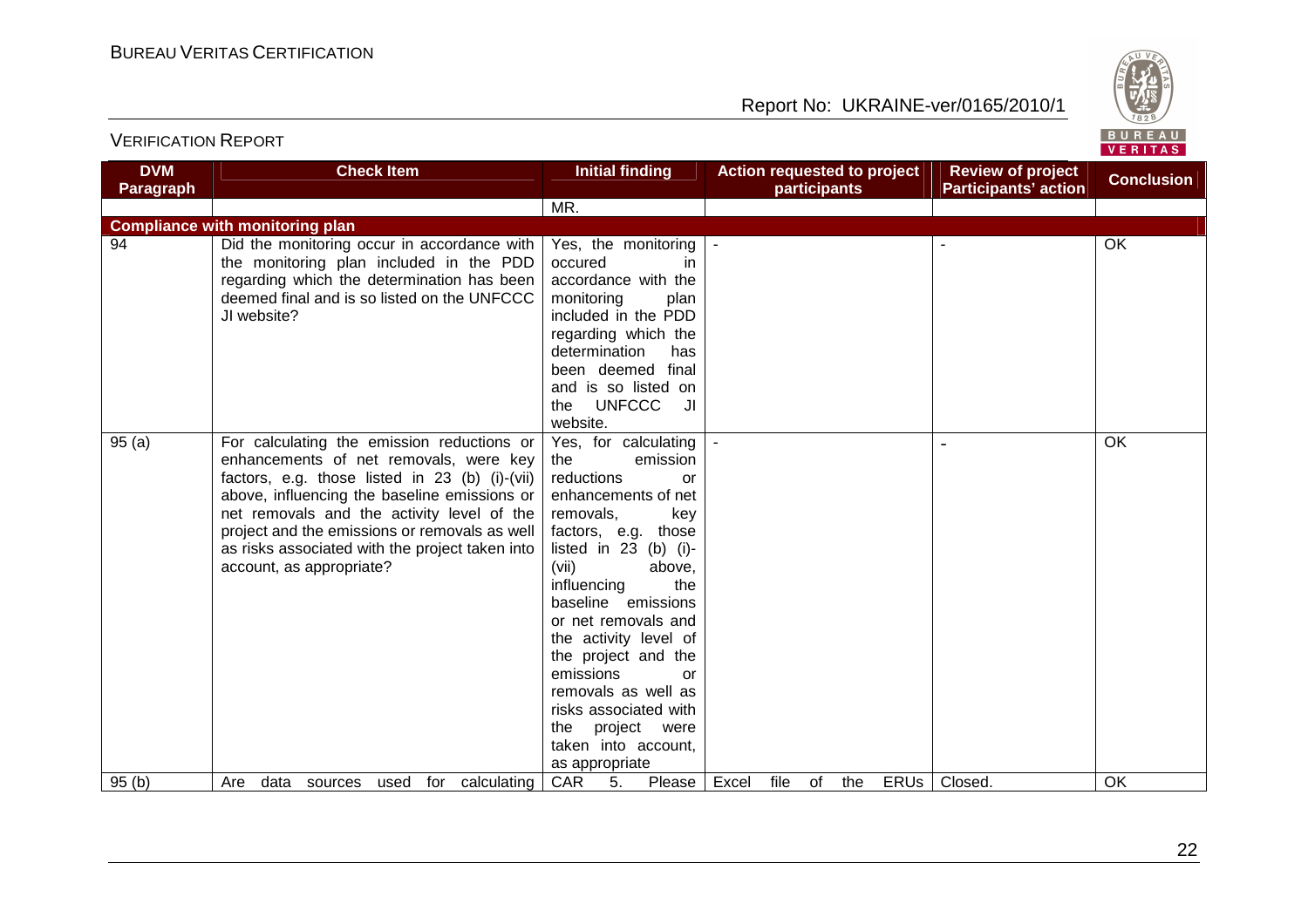

| <b>DVM</b>       | <b>Check Item</b>                                                                                                                                                                                                                                                                                                             | <b>Initial finding</b>                                                                                                                                                                                                                                                                                        | <b>Action requested to project</b> | <b>Review of project</b>    | <b>Conclusion</b> |
|------------------|-------------------------------------------------------------------------------------------------------------------------------------------------------------------------------------------------------------------------------------------------------------------------------------------------------------------------------|---------------------------------------------------------------------------------------------------------------------------------------------------------------------------------------------------------------------------------------------------------------------------------------------------------------|------------------------------------|-----------------------------|-------------------|
| <b>Paragraph</b> |                                                                                                                                                                                                                                                                                                                               |                                                                                                                                                                                                                                                                                                               | participants                       | <b>Participants' action</b> |                   |
|                  | emission reductions or enhancements of net<br>removals clearly identified, reliable and<br>transparent?                                                                                                                                                                                                                       | double check excel<br>file of the ERUs<br>calculation since the<br>data there is<br>not<br>transparent<br>and<br>some references are<br>not in English.                                                                                                                                                       | calculation has been updated       |                             |                   |
| 95(c)            | emission factors, including<br>default<br>Are<br>emission factors, if used for calculating the<br>emission reductions or enhancements of net<br>removals, selected by carefully balancing<br>and<br>reasonableness,<br>accuracy<br>and<br>appropriately justified of the choice?                                              | emission<br>Yes,<br>factors,<br>including<br>default<br>emission<br>used<br>factors,<br>for<br>the<br>calculating<br>emission reductions<br>or enhancements of<br>net removals, were<br>selected by carefully<br>balancing accuracy<br>and reasonableness,<br>and<br>appropriately<br>justified of the choice |                                    |                             | OK                |
|                  | Applicable to JI SSC projects only                                                                                                                                                                                                                                                                                            |                                                                                                                                                                                                                                                                                                               |                                    |                             |                   |
| 96               | Is the relevant threshold to be classified as JI<br>SSC project not exceeded during the<br>monitoring period on an annual average<br>basis?<br>If the threshold is exceeded, is the maximum<br>emission reduction level estimated in the<br>PDD for the JI SSC project or the bundle for<br>the monitoring period determined? | N/a                                                                                                                                                                                                                                                                                                           | N/a                                | N/a                         | N/a               |
|                  | Applicable to bundled JI SSC projects only                                                                                                                                                                                                                                                                                    |                                                                                                                                                                                                                                                                                                               |                                    |                             |                   |
| 97(a)            | Has the composition of the bundle not<br>changed from that is stated in F-JI-                                                                                                                                                                                                                                                 | N/a                                                                                                                                                                                                                                                                                                           | N/a                                | N/a                         | N/a               |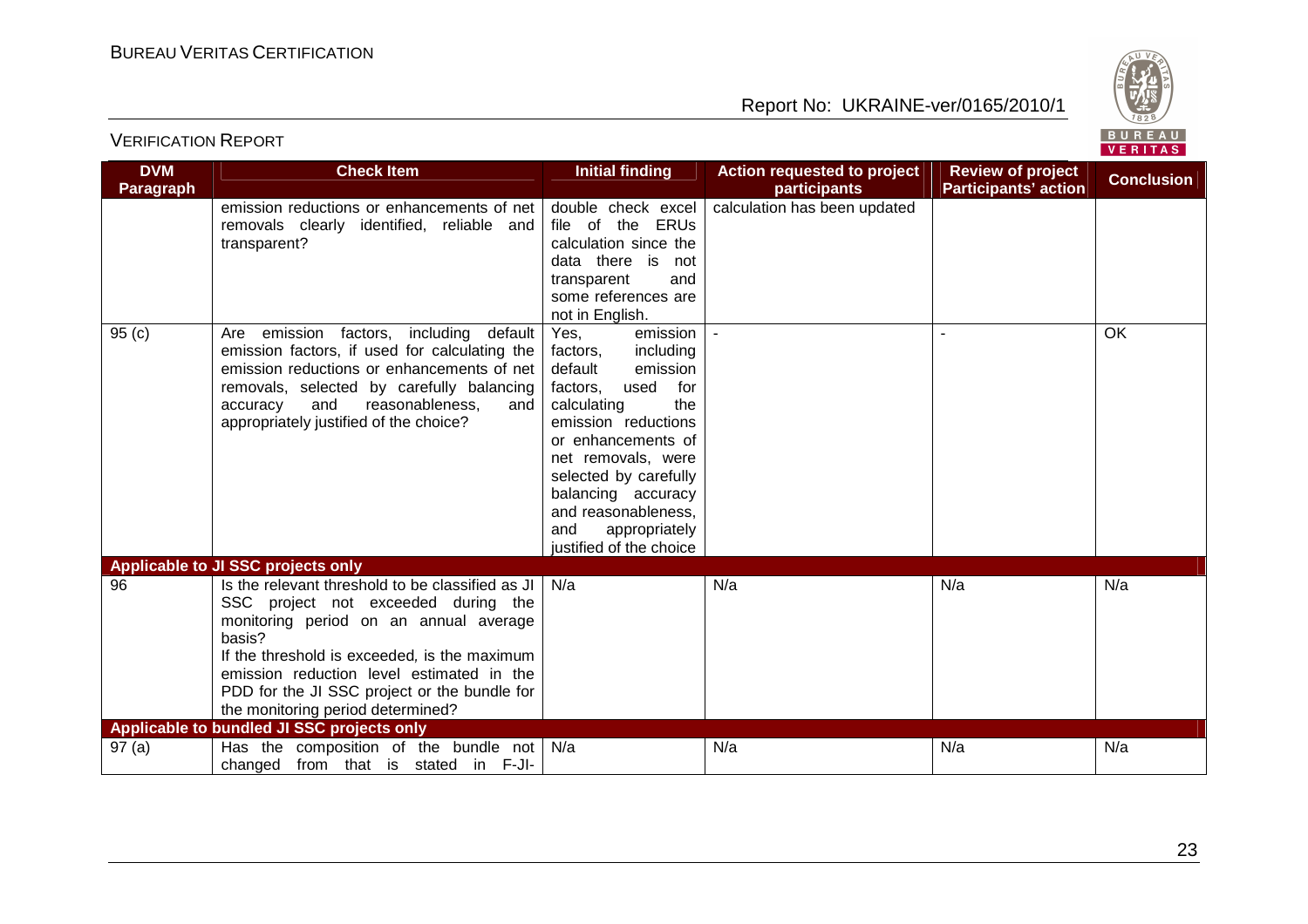

#### **DVM Paragraph Check Item Initial finding Text Action requested to project participants Review of project Participants' action Conclusion**  SSCBUNDLE? 97 (b) | If the determination was conducted on the basis of an overall monitoring plan, have the project participants submitted a common monitoring report? 98 | If the monitoring is based on a monitoring N/aa | N/a | N/a | N/a | N/a | N/a plan that provides for overlapping monitoring periods, are the monitoring periods per component of the project clearly specified in the monitoring report? Do the monitoring periods not overlap with those for which verifications were already deemed final in the past? N/aa | N/a | N/a | N/a | N/a | N/a **Revision of monitoring plan Applicable only if monitoring plan is revised by project participant** 99 (a) | Did the project participants provide an | N/a appropriate justification for the proposed revision? 99 (b)  $\vert$  Does the proposed revision improve the a | N/a | N/a | N/a | N/a | N/a accuracy and/or applicability of information collected compared to the original monitoring plan without changing conformity with the relevant rules and regulations for the establishment of monitoring plans? N/aa | N/a | N/a | N/a | N/a | N/a **Data management** 101 $(a)$  Is the implementation of data collection procedures in accordance with the monitoring plan, including the quality control and quality assurance procedures? Yes, the of implementation data collection in procedures is accordance with the monitoring plan, including the quality - I OK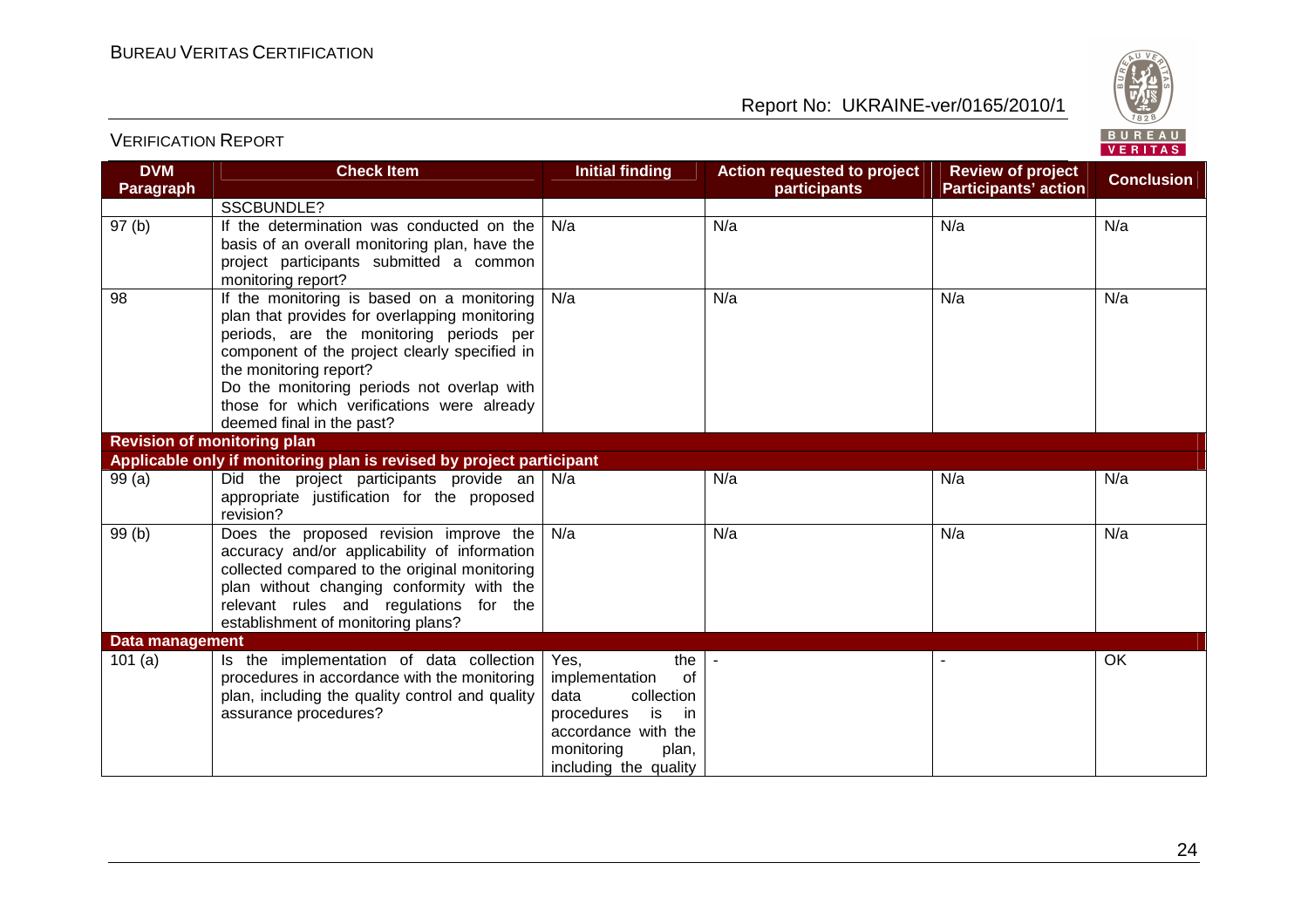

| <b>DVM</b><br>Paragraph | <b>Check Item</b>                                                                      | <b>Initial finding</b>                     | <b>Action requested to project</b><br>participants | <b>Review of project</b><br><b>Participants' action</b> | <b>Conclusion</b> |
|-------------------------|----------------------------------------------------------------------------------------|--------------------------------------------|----------------------------------------------------|---------------------------------------------------------|-------------------|
|                         |                                                                                        | control and quality                        |                                                    |                                                         |                   |
|                         |                                                                                        | assurance<br>procedures                    |                                                    |                                                         |                   |
|                         |                                                                                        | CAR 6. The site visit                      | CAR 6. In accordance to                            | Closed.                                                 | <b>OK</b>         |
| 101(b)                  | Is the function of the monitoring equipment,                                           | revealed                                   | Ukrainian Law "On metrology                        |                                                         |                   |
|                         | including its calibration status, is in order?                                         | that<br>calibration<br>of<br>the           | and metrology activity" article                    |                                                         |                   |
|                         |                                                                                        | monitoring                                 | 24 it is not necessary to obtain                   |                                                         |                   |
|                         |                                                                                        | equipment<br>is                            | accreditation in case of using                     |                                                         |                   |
|                         |                                                                                        | performed by<br>the                        | meters for own needs.                              |                                                         |                   |
|                         |                                                                                        | laboratory of the PP,                      |                                                    |                                                         |                   |
|                         |                                                                                        | which<br>is<br>not                         |                                                    |                                                         |                   |
|                         |                                                                                        | accredited<br>to                           |                                                    |                                                         |                   |
|                         |                                                                                        | perform<br>these                           |                                                    |                                                         |                   |
|                         |                                                                                        | Please<br>services.                        |                                                    |                                                         |                   |
|                         |                                                                                        | clarify and correct.                       |                                                    |                                                         |                   |
|                         |                                                                                        | CAR <sub>7</sub> .<br>Please               | CAR 7. Serial numbers and                          | Closed.                                                 |                   |
|                         |                                                                                        | indicate in the MR                         | calibration dates are added to                     |                                                         |                   |
|                         |                                                                                        | serial numbers of the                      | monitoring report.                                 |                                                         |                   |
|                         |                                                                                        | monitoring                                 |                                                    |                                                         |                   |
|                         |                                                                                        | equipment as well as                       |                                                    |                                                         |                   |
|                         |                                                                                        | the last and next                          |                                                    |                                                         |                   |
|                         |                                                                                        | calibration dates.                         |                                                    |                                                         |                   |
| 101(c)                  | Are the evidence and records used for the                                              | Yes, the evidence                          |                                                    |                                                         | OK                |
|                         | monitoring<br>maintained in a traceable                                                | and records used for                       |                                                    |                                                         |                   |
|                         | manner?                                                                                | the monitoring are                         |                                                    |                                                         |                   |
|                         |                                                                                        | maintained<br>in<br><sub>a</sub>           |                                                    |                                                         |                   |
|                         |                                                                                        | traceable manner                           |                                                    |                                                         |                   |
| $101$ (d)               | Is the data collection and management<br>system for the project in accordance with the | Yes,<br>the<br>data<br>collection<br>and   |                                                    |                                                         | OK                |
|                         | monitoring plan?                                                                       |                                            |                                                    |                                                         |                   |
|                         |                                                                                        | management system<br>for the project is in |                                                    |                                                         |                   |
|                         |                                                                                        | accordance with the                        |                                                    |                                                         |                   |
|                         |                                                                                        | monitoring plan.                           |                                                    |                                                         |                   |
|                         |                                                                                        |                                            |                                                    |                                                         |                   |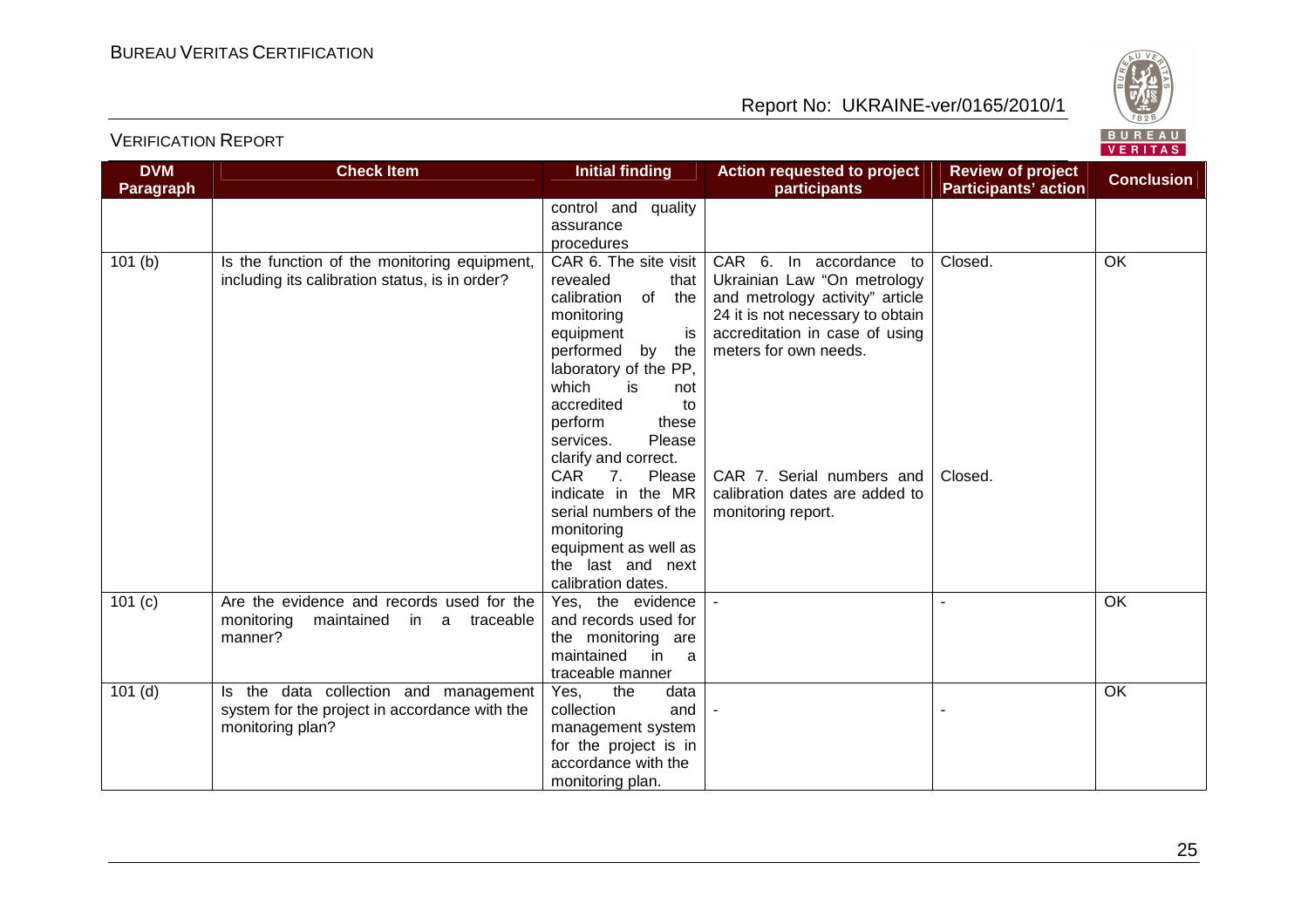

| <b>DVM</b><br><b>Paragraph</b> | <b>Check Item</b>                                                                                                                                     | <b>Initial finding</b>                                                                                                                                                                                                                                                                                                | Action requested to project<br>participants                                                                                                                                                                                                                                                                                                                                                                                                                                                                                                                                                                                                                | <b>Review of project</b><br><b>Participants' action</b>                                                                                                  | <b>Conclusion</b> |
|--------------------------------|-------------------------------------------------------------------------------------------------------------------------------------------------------|-----------------------------------------------------------------------------------------------------------------------------------------------------------------------------------------------------------------------------------------------------------------------------------------------------------------------|------------------------------------------------------------------------------------------------------------------------------------------------------------------------------------------------------------------------------------------------------------------------------------------------------------------------------------------------------------------------------------------------------------------------------------------------------------------------------------------------------------------------------------------------------------------------------------------------------------------------------------------------------------|----------------------------------------------------------------------------------------------------------------------------------------------------------|-------------------|
|                                |                                                                                                                                                       | CL 1. Please clarify<br>what is meant under<br>numbers<br>the<br>on<br>Figure 3 on the p.10<br>of the MR version 1.<br>CL 2. Please clarify<br>if the PP performs<br>any trainings for the<br>staff that operates<br>project equipment.<br>CL 3. Please clarify<br>if there are any<br>troubleshooting<br>procedures. | CL 1. Numbers correspond to<br>ID number of monitored<br>parameters<br>presented<br>at<br>section D.2 Tables 3, 4.)<br>CL 2. With the purpose of<br>operation the Linde oxygen<br>unit and Blast Furnace #5<br>OJSC "EMW" held trainings of<br>Corresponding<br>personnel.<br>changes were added to MR.<br>CL 3. EMW uses standards of<br>enterprise STP 235-6-42-2009<br>(previous STP 235-6-42-2005)<br>"Classification, hold an inquiry<br>and registration of breakdown<br>and<br>other<br>equipment<br>downtimes led to production<br>loss" in accordance to that all<br>malfunctions identified by the<br>staff of EMW is recorded into<br>the acts. | Please<br>indicate<br>of<br>the<br>names<br>in the<br>parameters<br>scheme.<br>Parameter<br>names<br>were added<br>to the<br>text.<br>Closed.<br>Closed. |                   |
|                                | Verification regarding programs of activities (additional elements for assessment)                                                                    |                                                                                                                                                                                                                                                                                                                       |                                                                                                                                                                                                                                                                                                                                                                                                                                                                                                                                                                                                                                                            |                                                                                                                                                          |                   |
| 102                            | Is any JPA that has not been added to the JI $\vert$<br>PoA not verified?                                                                             | N/a                                                                                                                                                                                                                                                                                                                   | N/a                                                                                                                                                                                                                                                                                                                                                                                                                                                                                                                                                                                                                                                        | N/a                                                                                                                                                      | N/a               |
| 103                            | Is the verification based on the monitoring<br>reports of all JPAs to be verified?                                                                    | N/a                                                                                                                                                                                                                                                                                                                   | N/a                                                                                                                                                                                                                                                                                                                                                                                                                                                                                                                                                                                                                                                        | N/a                                                                                                                                                      | N/a               |
| 103                            | Does the verification ensure the accuracy<br>and conservativeness of the emission<br>reductions or enhancements of removals<br>generated by each JPA? | N/a                                                                                                                                                                                                                                                                                                                   | N/a                                                                                                                                                                                                                                                                                                                                                                                                                                                                                                                                                                                                                                                        | N/a                                                                                                                                                      | N/a               |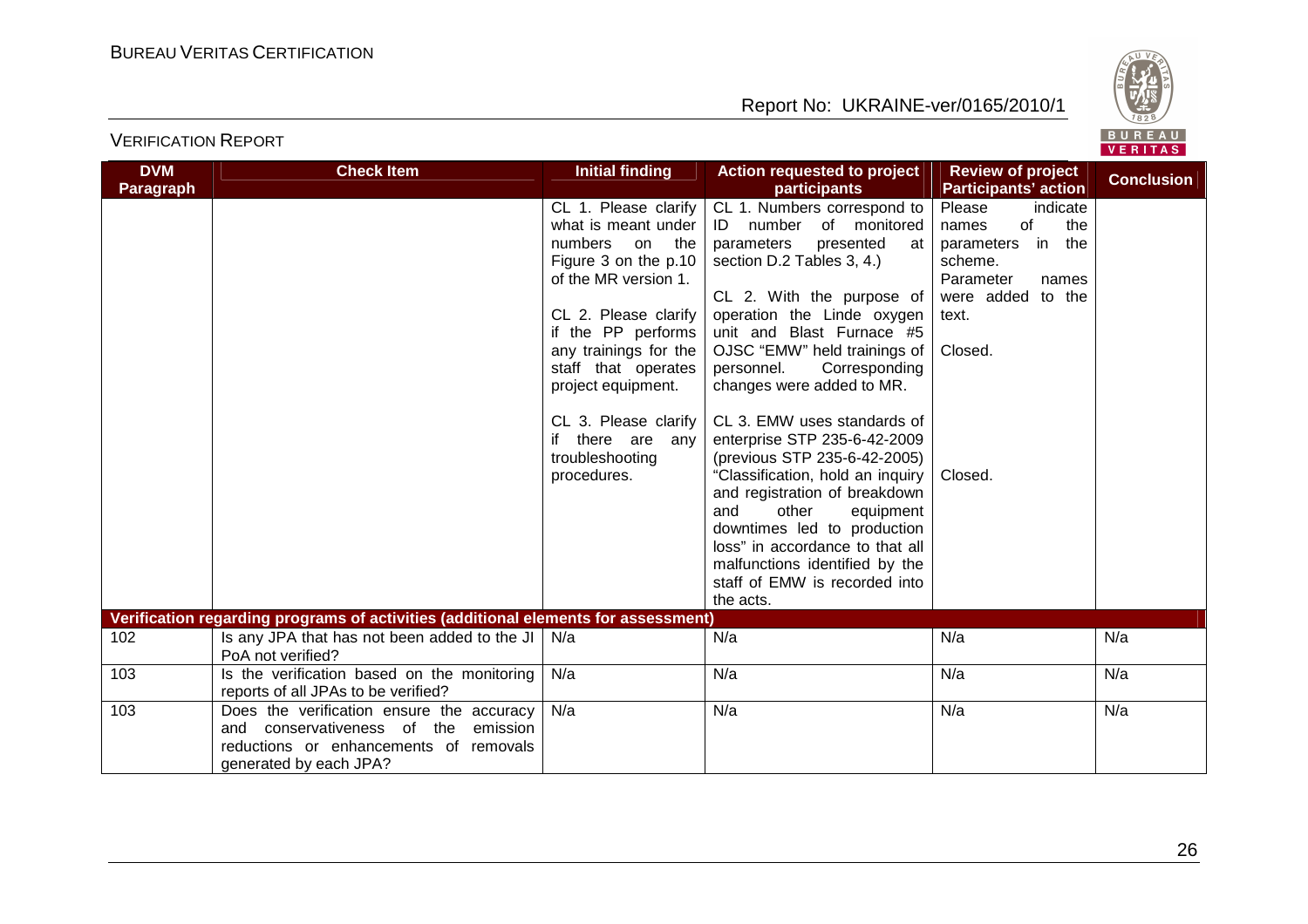

| <b>DVM</b><br><b>Paragraph</b> | <b>Check Item</b>                                                                            | <b>Initial finding</b> | Action requested to project<br>participants | <b>Review of project</b><br><b>Participants' action</b> | <b>Conclusion</b> |
|--------------------------------|----------------------------------------------------------------------------------------------|------------------------|---------------------------------------------|---------------------------------------------------------|-------------------|
|                                |                                                                                              |                        | N/a                                         | N/a                                                     | N/a               |
| 104                            | Does the monitoring period not overlap with                                                  | N/a                    |                                             |                                                         |                   |
| 105                            | previous monitoring periods?<br>If the AIE learns of an erroneously included $\vert$ N/a     |                        | N/a                                         | N/a                                                     | N/a               |
|                                | JPA, has the AIE informed the JISC of its                                                    |                        |                                             |                                                         |                   |
|                                |                                                                                              |                        |                                             |                                                         |                   |
|                                | findings in writing?<br>Applicable to sample-based approach only                             |                        |                                             |                                                         |                   |
|                                |                                                                                              |                        |                                             |                                                         |                   |
| 106                            | Does the sampling plan prepared by the AIE:                                                  | N/a                    | N/a                                         | N/a                                                     | N/a               |
|                                | (a) Describe its sample selection, taking into                                               |                        |                                             |                                                         |                   |
|                                | account that:                                                                                |                        |                                             |                                                         |                   |
|                                | (i) For each verification that uses a sample-                                                |                        |                                             |                                                         |                   |
|                                | based approach, the sample selection shall                                                   |                        |                                             |                                                         |                   |
|                                | be sufficiently representative of the JPAs in                                                |                        |                                             |                                                         |                   |
|                                | the JI PoA such extrapolation to all JPAs<br>identified for that verification is reasonable, |                        |                                             |                                                         |                   |
|                                | taking into account differences among the                                                    |                        |                                             |                                                         |                   |
|                                | characteristics of JPAs, such as:                                                            |                        |                                             |                                                         |                   |
|                                | - The types of JPAs;                                                                         |                        |                                             |                                                         |                   |
|                                | - The complexity of the applicable                                                           |                        |                                             |                                                         |                   |
|                                | technologies and/or measures used;                                                           |                        |                                             |                                                         |                   |
|                                | - The geographical location of each JPA;                                                     |                        |                                             |                                                         |                   |
|                                | - The amounts of expected emission                                                           |                        |                                             |                                                         |                   |
|                                | reductions of the JPAs being verified;                                                       |                        |                                             |                                                         |                   |
|                                | - The number of JPAs for which emission                                                      |                        |                                             |                                                         |                   |
|                                | reductions are being verified;                                                               |                        |                                             |                                                         |                   |
|                                | - The length of monitoring periods of the                                                    |                        |                                             |                                                         |                   |
|                                | JPAs being verified; and                                                                     |                        |                                             |                                                         |                   |
|                                | The samples selected for prior                                                               |                        |                                             |                                                         |                   |
|                                | verifications, if any?                                                                       |                        |                                             |                                                         |                   |
| 107                            | Is the sampling plan ready for publication                                                   | N/a                    | N/a                                         | N/a                                                     | N/a               |
|                                | through the secretariat along with the                                                       |                        |                                             |                                                         |                   |
|                                | verification<br>report<br>supporting<br>and                                                  |                        |                                             |                                                         |                   |
|                                | documentation?                                                                               |                        |                                             |                                                         |                   |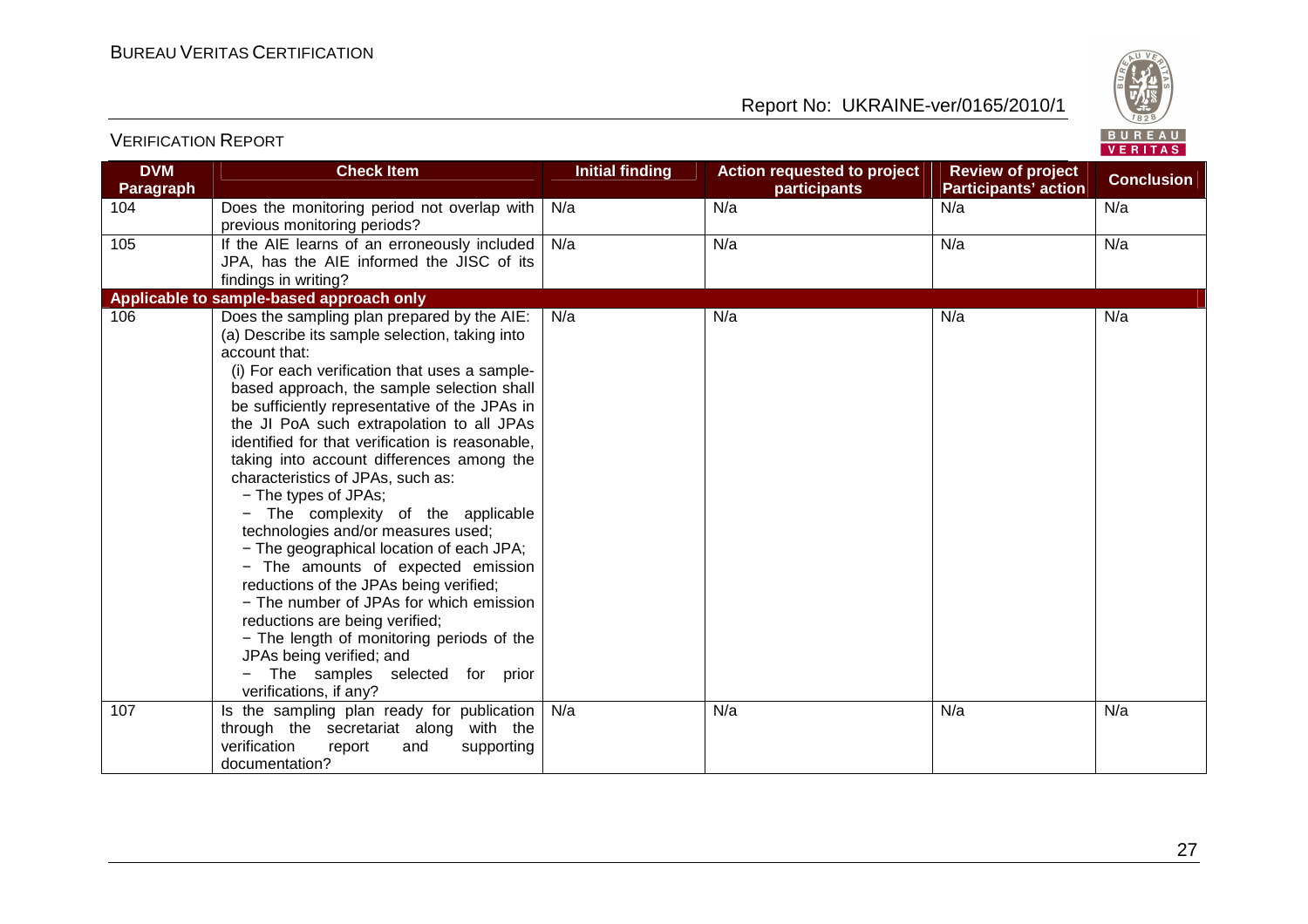

| <b>DVM</b><br>Paragraph | <b>Check Item</b>                                                                                                                                                                                                                                                                                                                                                            | Initial finding | Action requested to project<br>participants | <b>Review of project</b><br><b>Participants' action</b> | <b>Conclusion</b> |
|-------------------------|------------------------------------------------------------------------------------------------------------------------------------------------------------------------------------------------------------------------------------------------------------------------------------------------------------------------------------------------------------------------------|-----------------|---------------------------------------------|---------------------------------------------------------|-------------------|
| 108                     | Has the AIE made site inspections of at least<br>the square root of the number of total JPAs,<br>rounded to the upper whole number? If the<br>AIE makes no site inspections or fewer site<br>inspections than the square root of the<br>number of total JPAs, rounded to the upper<br>whole number, then does the AIE provide a<br>reasonable explanation and justification? |                 |                                             |                                                         |                   |
| 109                     | Is the sampling plan available for submission   N/a<br>to the secretariat for the JISC.s ex ante<br>assessment? (Optional)                                                                                                                                                                                                                                                   |                 | N/a                                         | N/a                                                     | N/a               |
| 110                     | If the AIE learns of a fraudulently included $\vert$ N/a<br>JPA, a fraudulently monitored JPA or an<br>inflated number of emission reductions<br>claimed in a JI PoA, has the AIE informed the<br>JISC of the fraud in writing?                                                                                                                                              |                 | N/a                                         | N/a                                                     | N/a               |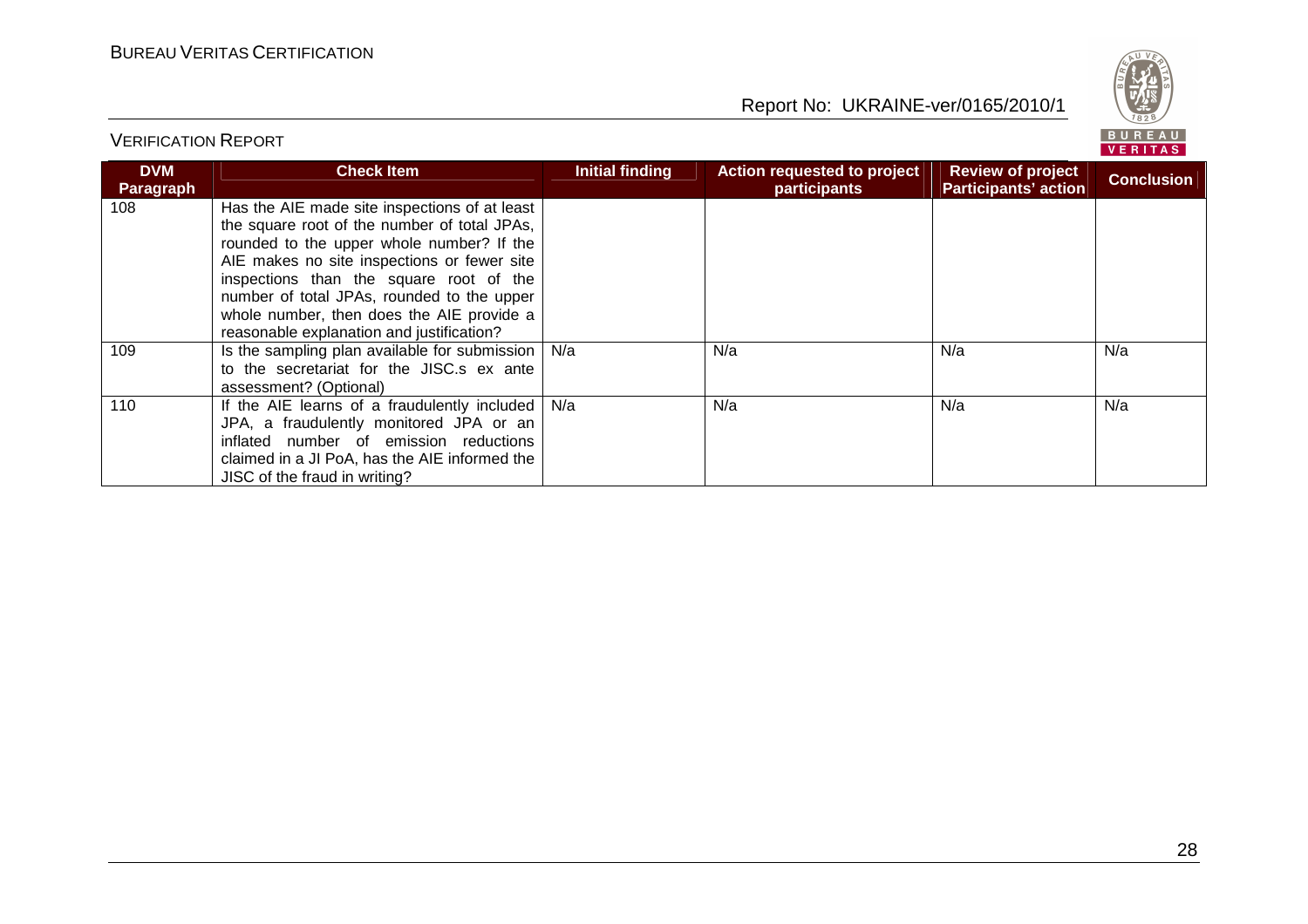

VERIFICATION REPORT

Appendix B: Verifiers CV's

#### **Oleg Skoblyk, Specialist (Power Management)**

Climate Change Verifier

Bureau Veritas Ukraine HSE Department project manager.

 Oleg Skoblyk has graduated from National Technical University of Ukraine 'Kyiv Polytechnic University" with specialty Power Management. He has successfully completed IRCA registered Lead Auditor Training Course for Environment Management Systems and Quality Management Systems. Oleg Skoblyk has undergone intensive training on Clean Development Mechanism /Joint Implementation and he is involved in the determination/verification of 20 JI projects.

#### **Kateryna Zinevych, M.Sci. (environmental science)**

#### Bureau Veritas Ukraine Health, Safety and Environment Project Manager

Kateryna Zinevych has graduated from National University of Kyiv-Mohyla Academy with the Master Degree in Environmental Science. She has experience at working in a professional position (analytics) involving the exercise of judgment, problem solving and communication with other professional and managerial personnel as well as customers and other interested parties at analytical centre "Dergzovnishinform" and "Burea Veritas Ukraine" LLC. She has successfully completed IRCA registered Lead Auditor Training Course for Environment Management Systems and Quality Management Systems. She has successfully completed Climate Change Verifier Training Course and she participated as verifier in the determination/verification of 26 JI projects.

Report was reviewed by:

**Ivan G. Sokolov, Dr. Sci. (biology, microbiology)**